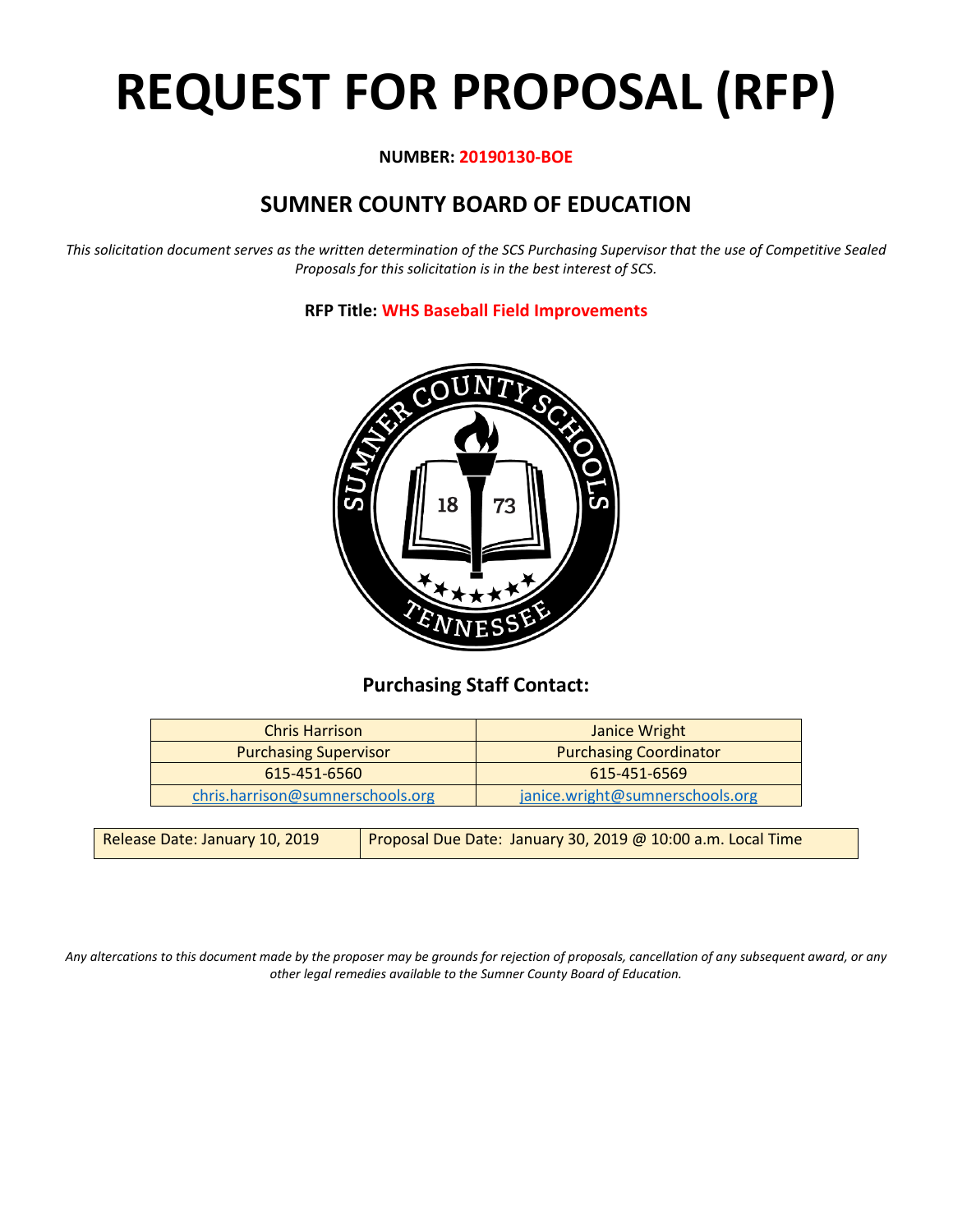## **NOTICE TO PROPOSERS**

There may be one or more amendments to this RFP. In order to receive communication for any such amendments issued specifically to this RFP, the proposer must provide a Notice of Intent to Propose to the Sumner County Board of Education (SCS) Purchasing Department. The proposer must utilize this form when submitting notice. The notice may be sent by email to: Purchasing Office, purchasing@sumnerschools.org. SCS will send amendments only to those proposers which complete and return this information by the deadline list in the RFP Schedule of Events (Section 4).

| <b>RFP Number:</b>      | 20190130-BOE WHS Baseball Field Improvements                                                                        |
|-------------------------|---------------------------------------------------------------------------------------------------------------------|
| Company Name:           | <u> 1989 - 1989 - 1989 - 1989 - 1989 - 1989 - 1989 - 1989 - 1989 - 1989 - 1989 - 1989 - 1989 - 1989 - 1989 - 19</u> |
| <b>Mailing Address:</b> |                                                                                                                     |
|                         |                                                                                                                     |
|                         |                                                                                                                     |
| Phone Number:           |                                                                                                                     |
| <b>Contact Person:</b>  |                                                                                                                     |
| <b>Email Address:</b>   |                                                                                                                     |
|                         |                                                                                                                     |
| Authorized Signature    |                                                                                                                     |
| <b>Printed Name</b>     | <u> 1980 - Johann John Stoff, deutscher Stoffen und der Stoffen und der Stoffen und der Stoffen und der Stoffen</u> |
| Date                    |                                                                                                                     |

Emailed amendments will be sent in a Microsoft Word (Office for Windows) or Portable Document Format (pdf) format. Any alterations to the document made by the proposer may be grounds for rejection of proposal, cancellation of any subsequent award or any other legal remedies available to the Sumner County Board of Education.

Amendments will also be posted on the SCS website **https://sumnerschools.org/index.php/current-bids-and-rfps** and attached to the solicitation listing as a PDF or WORD file. Check the particular solicitation on the Current Bids and RFPs webpage for any posted amendments.

By completing and returning this form, the Proposer has expressed its intent to provide a proposal for **20190130-BOE WHS Baseball Field Improvements.**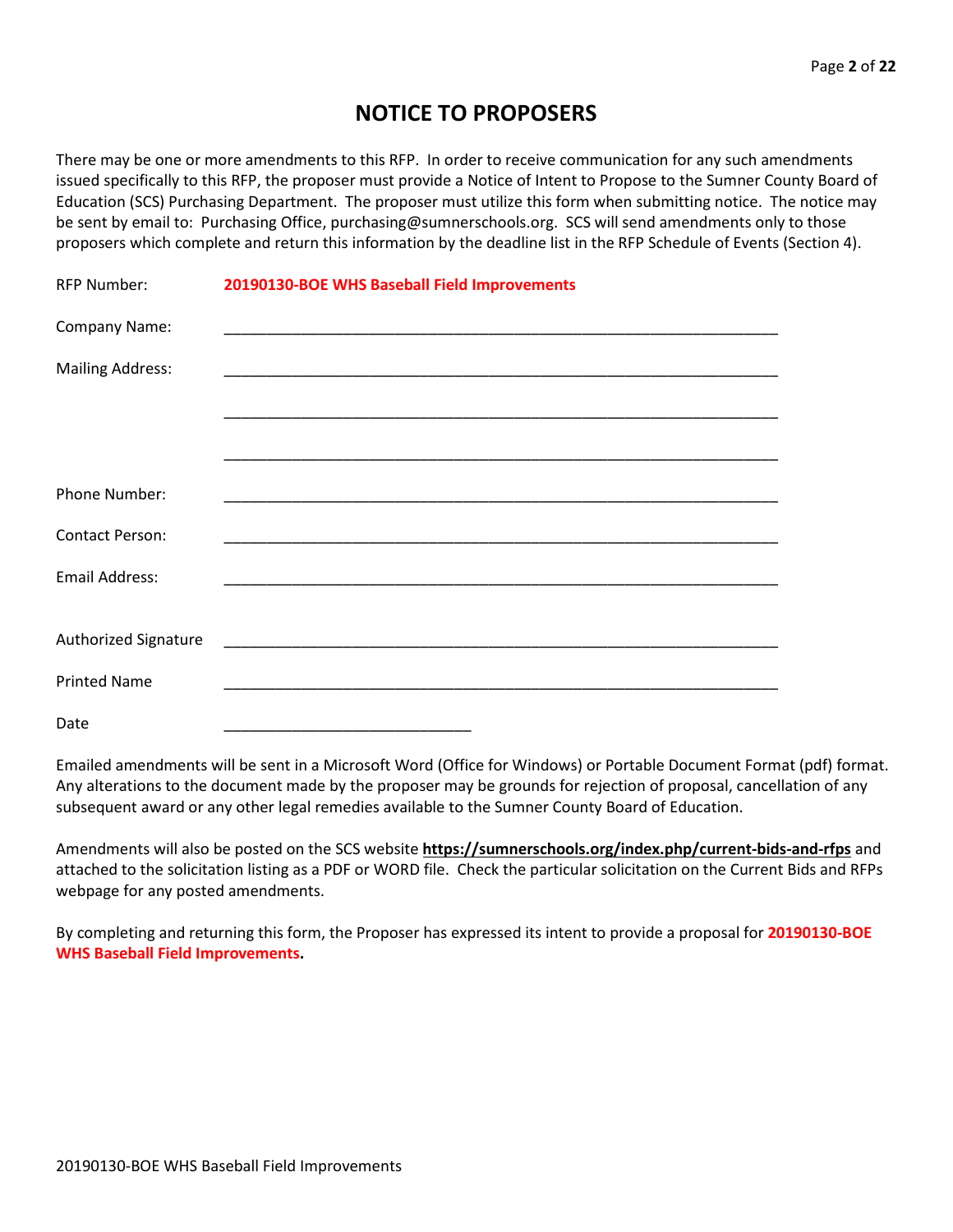## **TABLE OF CONTENTS**

- 1. Introduction/Overview
	- 1.1. Purpose
	- 1.2. Contact Information
- 2. Requirements
	- 2.1. Scope of Work/Specifications
	- 2.2. Contactor Obligations
- 3. Source Selection and Contract Award
- 4. Schedule of Events
- 5. Instructions for Proposal
	- 5.1. Required Forms
	- 5.2. New Vendors
	- 5.3. Acknowledgement of Insurance Requirements
	- 5.4. Clarification and Interpretation of RFP
	- 5.5. Proposal Package
	- 5.6. Delivery of Proposals
	- 5.7. Evaluation of Proposals
	- 5.8. Request for Clarification of Proposals
	- 5.9. Protests
- 6. Attachments
	- 6.1. Contact Information
	- 6.2. Bid Form/Certification
	- 6.3. References
	- 6.4. Certification Regarding Debarment or Suspension
	- 6.5. Condition of Submitting Proposal
	- 6.6. Statement of Non-Collusion
	- 6.7. Attestation Re Personnel
	- 6.8. Drug Free Workplace Affidavit
	- 6.9. IRS Form W-9
		- \**An online, fillable version can be found at https://www.irs.gov/pub/irs-pdf/fw9.pdf*
	- 6.10. Standard Terms & Conditions
	- 6.11. Vendor Checklist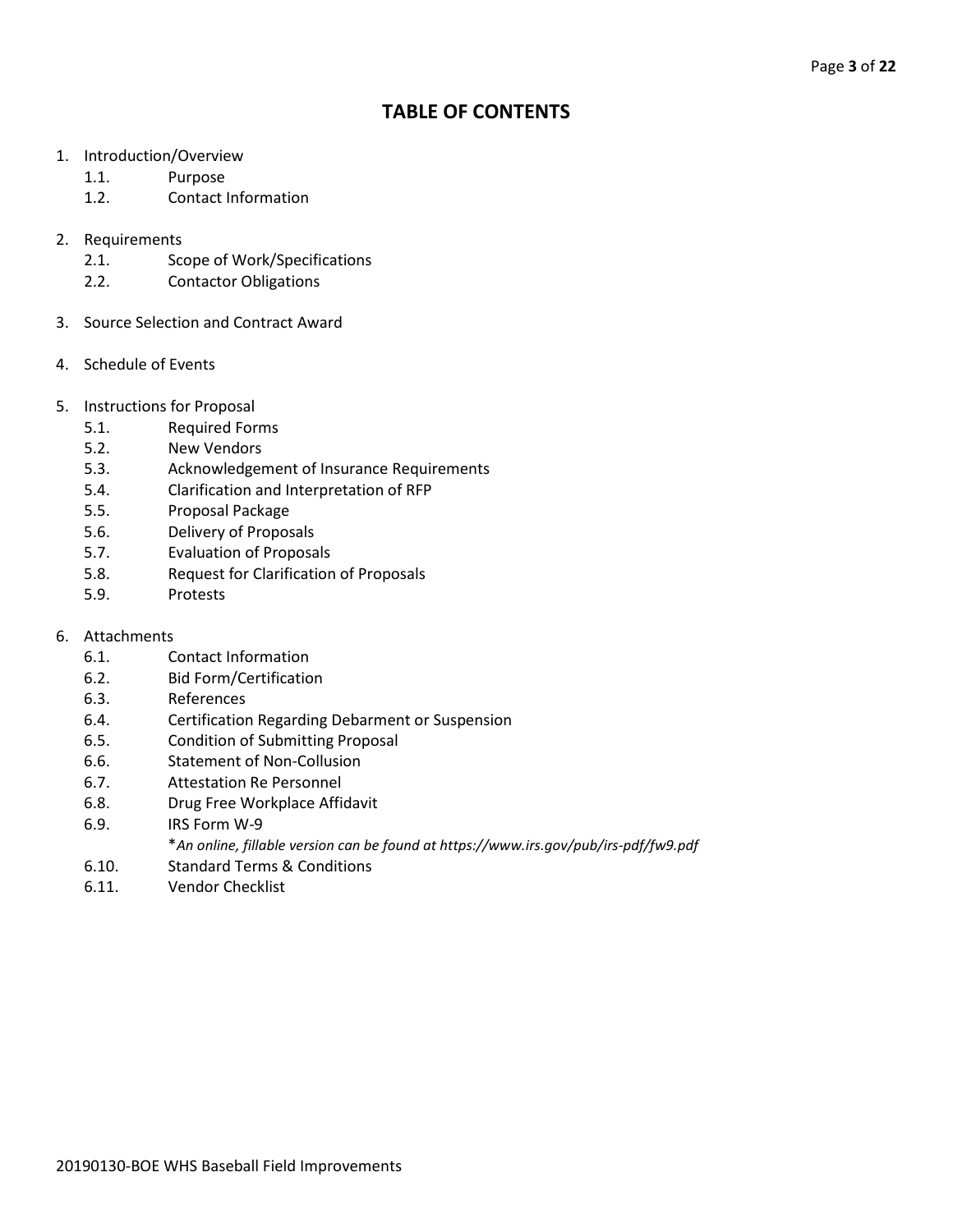#### 1. Introduction/Overview

#### 1.1. Purpose

The Sumner County Board of Education (SCS) is requesting sealed proposals for improvement to the baseball field at Westmoreland High.

1.2. Contact Information

Unauthorized contact regarding this RFP with employees or officials of SCS other than the Purchasing Supervisor named below may result in disqualification from this procurement process.

Interested parties must direct all communication regarding this RFP to the Purchasing Supervisor, who is SCSs only official point of contact for this RFP.

| <b>RFP Procedures</b>            | <b>RFP Specifications</b>          |
|----------------------------------|------------------------------------|
| Chris Harrison                   | Will Troutt                        |
| <b>Purchasing Supervisor</b>     | Westmoreland High - Baseball Coach |
| 1500 Airport Road                | 4300 Hawkins Drive                 |
| Gallatin, TN 37066               | Westmoreland, TN 37186             |
| chris.harrison@sumnerschools.org | william.troutt@sumnerschools.org   |
|                                  | 615-644-2280                       |

#### 2. Requirements

#### 2.1. Scope of Work / Specifications

Jobsite: Westmoreland High 4300 Hawkins Drive Westmoreland, TN 37186

The selected Contractor shall provide the following services:

- Reshape game mound
- Renovate home plate area and install a new home plate
	- o Schutt Bury All Homeplate or equivalent product
- Till and grade infield creating a level infield area
- Reset new base anchors
	- o CH Standard 1.5" drive-in anchors or equivalent product

It is estimated that 4 loads (22-24 tons per load) of infield mix will be required. The Contractor shall be responsible to visit the site and confirm the amount and type of infield mix necessary to complete the project. The Contractor is required to schedule the site visit with Will Troutt, WHS Baseball Coach. The Contractor will be required to check in at the front office, during school hours, and present any required identification.

The project will be approved at the district's February 19<sup>th</sup> Board meeting. It is required that the Contractor complete the project before March  $10^{th}$ .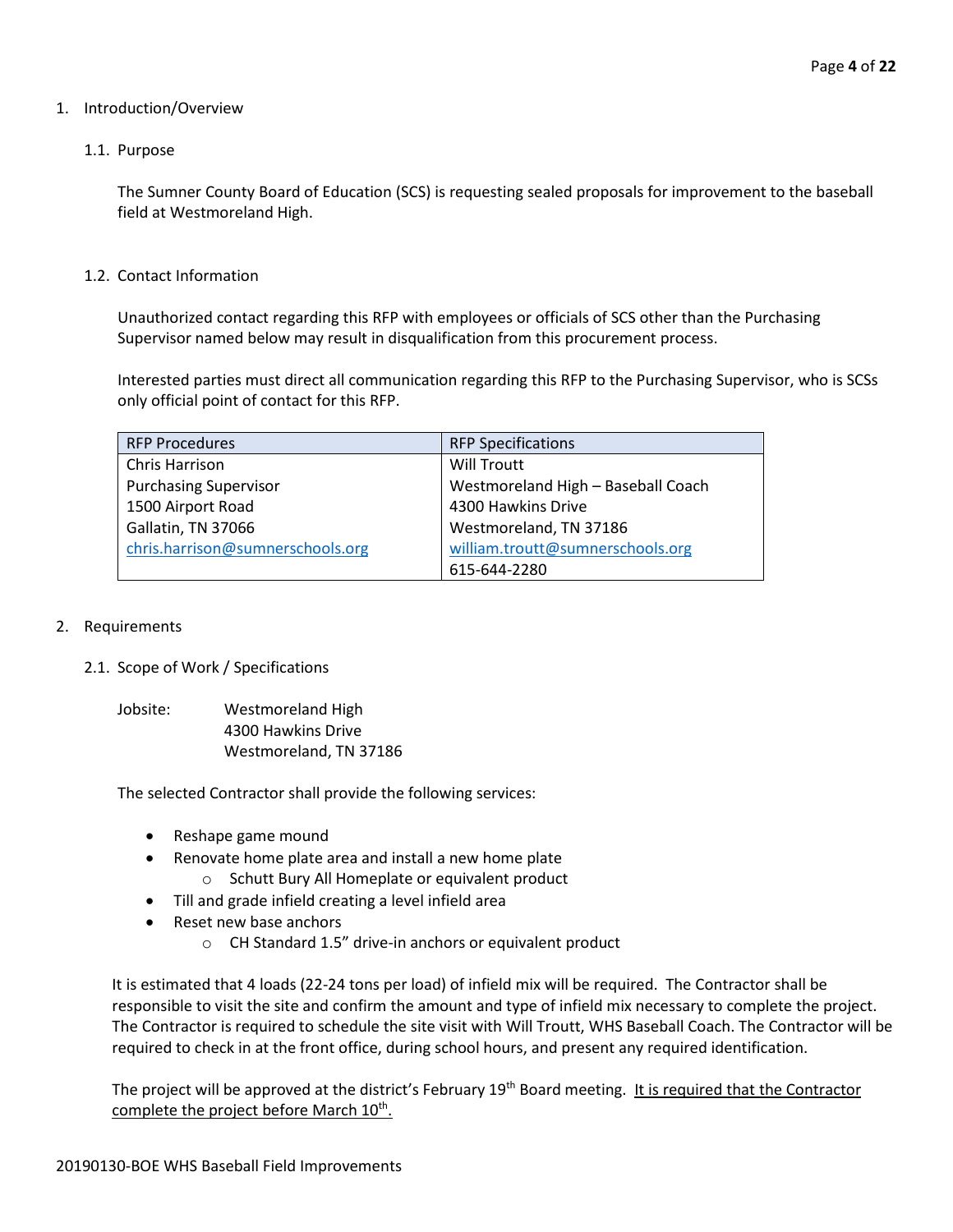#### 2.2. Standard Contractor Obligations

- Shall provide and obtain all necessary materials, equipment and labor to perform all items listed in the Scope of Work.
- Shall provide and obtain all necessary permits with Local, County, etc. agencies as required by law and as required in the Scope of Work.
- Shall schedule all necessary inspections with Local, County, etc. agencies as required by law.
- Shall strictly adhere to all specifications, engineered drawings and any other form of documentation related to the completion of the Scope of Work. SCS reserves the right to withhold partial or all payment until the work is completed to the specifications and satisfaction of SCS. Any work not completed to specifications will be the Contractor's sole responsibility and expense to redo.
- Shall dispose of all generated waste materials in compliance with all Local, State and Federal guidelines, regulations and requirements.
- Shall have property trained and experienced staff to facilitate the services specified in the Scope of Work. If applicable, the Contractor shall provide documentation that staff has received the manufacturers' certification to complete the services specified in the Statement of Work.
- 3. Source Selection and Contract Award
	- Award(s), if made, will be made to the Responsive and Responsible proposer(s) whose proposal is most advantageous to SCS, taking into consideration price and the other evaluation criteria set forth in the RFP.
		- o General Criteria to be determined "Responsive"
			- Does the proposal include all required information, included completed attachment forms and affidavits?
			- Was the proposal delivered on or before the stated deadline? Did it include the required number of copies (hard & electronic)?
		- o General Criteria to be determined "Responsible"
			- **Does the Proposer demonstrate an understanding of SCSs needs and proposed approach to** the project?
			- **Does the Proposer possess the ability, capacity, skill and financial resources to provide the** service?
			- Can the Proposer take upon itself the responsibilities set forth in the RFP and produce the required outcomes in a timely fashion?
			- **Does the Proposer have the character, integrity, reputation, judgement, experience and** efficiency required for the project?
	- SCS reserves the right to enter into discussions with Proposers which have submitted proposals determined to be reasonably like of being considered for selection to assure a full understanding of and responsiveness to the RFP requirements. Every effort shall be afforded to assure fair and equal treatment with respect to the opportunity for discussion and/or revision of their respective proposals. Revisions may be permitted after the submission and prior to the award for the purpose of obtaining the best offers.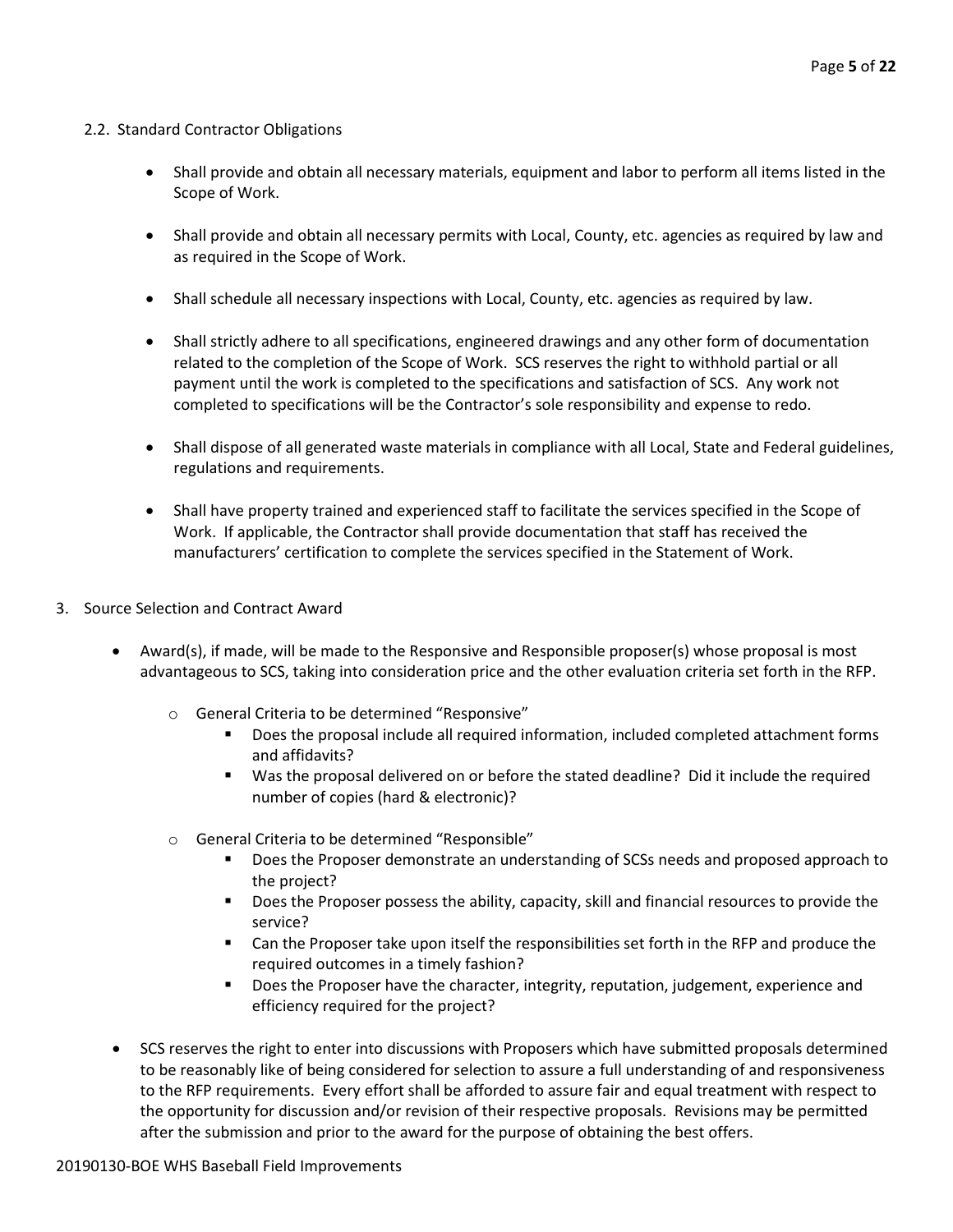- SCS reserves the right to negotiate price and contract terms and conditions with the most qualified proposer(s) to provide the requested service. If a mutually beneficial agreement with the lowest responsive and responsible Proposer is not reached, SCS reserves the right to enter into contract negotiations with the next lowest Proposer and continue this process until an agreement is reached.
- Upon mutual agreement by both parties, SCS shall grant the right to extend the terms, conditions and prices of contract(s) awarded from this RFP to other Institutions (such as State, Local and/or Public Agencies) who express an interest in participating in any contract that results from this RFP. Each of the "piggyback" Institutions will issue their own purchasing documents for purchase of the goods/services. Proposer agrees that SCS shall bear no responsibility or liability for any agreements between Proposer and the other Institution(s) who desire to exercise this option.

#### 4. Schedule of Events

| <b>RFP Issued</b>              | January 10, 2018                         |
|--------------------------------|------------------------------------------|
| <b>Questions DEADLINE</b>      | January 24, 2019                         |
| <b>RFP Submission DEADLINE</b> | January 30, 2019 @ 10:00 a.m. Local Time |

#### 5. Instructions for Proposal

#### 5.1. Required Forms

- Proposer must complete and submit the Attachments in Section 6. Attachments may be omitted depending on the RFP requirements. Refer to the Table of Contents for omitted Attachments.
- Evidence of a valid State of Tennessee Business License and/or Sumner County Business License.
- For all vendors with annual purchases in excess of \$50,000; a Sumner County Business License must be on file with the SCS Finance Department. Evidence of the license must be provided within ten (10) working days following notification of award; otherwise, SCS may rescind its acceptance of the Proposer's proposal.
- Copy of State of Tennessee License (if applicable) in respective field.
- If applicable, the Proposer must include a copy of the contract(s) the Proposer will submit to be signed.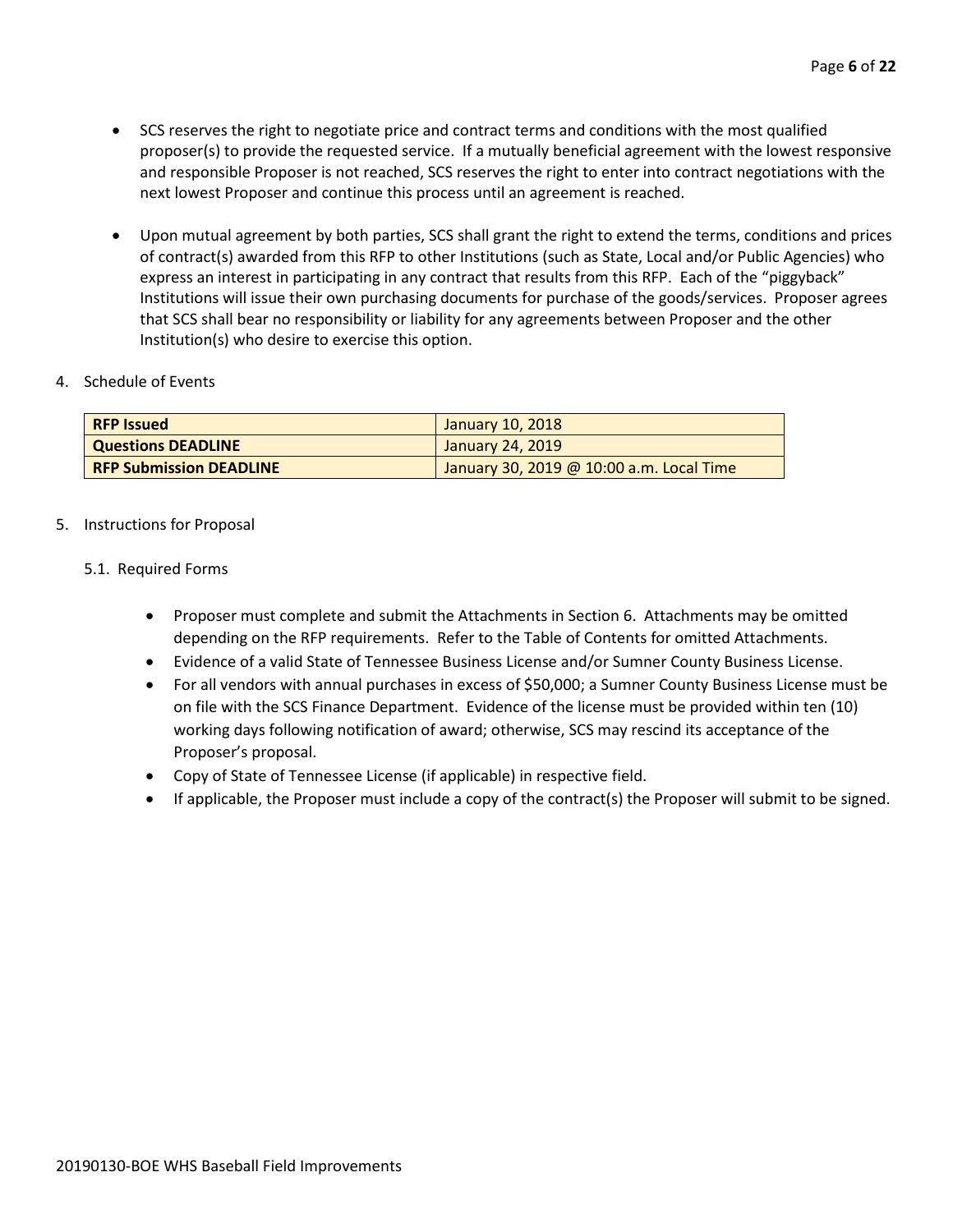#### 5.2. New Vendors

- To comply with Internal Revenue Service requirements, all vendors who perform any type of service are required to have a current IRS Form W-9 on file with the SCS Finance Department. It is a mandatory requirement to complete the IRS Form W-9 (Attachment 6.9) included in this RFP.
- To comply with the Tennessee Lawful Employment Act (50-1-702 and 50-1-703), non-employees (individuals paid directly by the employer in exchange for the individual's labor or services) must have on file one (1) of the following documents:
	- o A valid Tennessee driver's license or photo identification;
	- $\circ$  A valid driver's license or photo identification from another state where the license requirements are at least as strict as those in Tennessee;
	- o A birth certificate issued by a U.S. state, jurisdiction or territory;
	- o A U.S. government issued certified birth certificate;
	- o A valid, unexpired U.S. passport;
	- o A U.S. certificate of birth abroad (DS-1350 or FS-545)
	- o A report of birth abroad of a U.S. citizen (FS-240);
	- o A certificate of citizenship (N560 or N561);
	- o A certificate of naturalization (N550, N570 or N578);
	- o A U.S citizen identification card (I-197 or I-179); or
	- o Valid alien registration documentation or other proof of current immigration registration recognized by the United States Department of Homeland Security that contains the individual's complete legal name and current alien admission number or alien file number (or numbers if the individual has more than one number).

#### 5.3. Acknowledgement of Insurance Requirements

By submitting a proposal, Proposer acknowledges that it has read and understands the insurance requirements for the proposal. The Proposer who may have employees, contractors, subcontractors or agents working on SCS properties shall carry current certificates for general and professional liability insurance and for workers' compensation as indicated below. The owner or Principal of each Proposer must also be insured by workers' compensation if they perform any of the services on SCS properties. There will be no exceptions to the insurance requirement. Proposer also understands that the evidence of required insurance must be submitted within fifteen (15) working days following notification of its offer being accepted; otherwise, SCS may rescind its acceptance of the Proposers proposal.

• **General Liability**

| <b>General Aggregate</b> | \$2,000,000 |
|--------------------------|-------------|
| <b>Each Occurrence</b>   | \$1,000,000 |

#### • **Workers Compensation**

| <b>Workers Compensation</b> | <b>Tennessee Statutory Limits</b> |
|-----------------------------|-----------------------------------|
| <b>Employer's Liability</b> | 5500,000                          |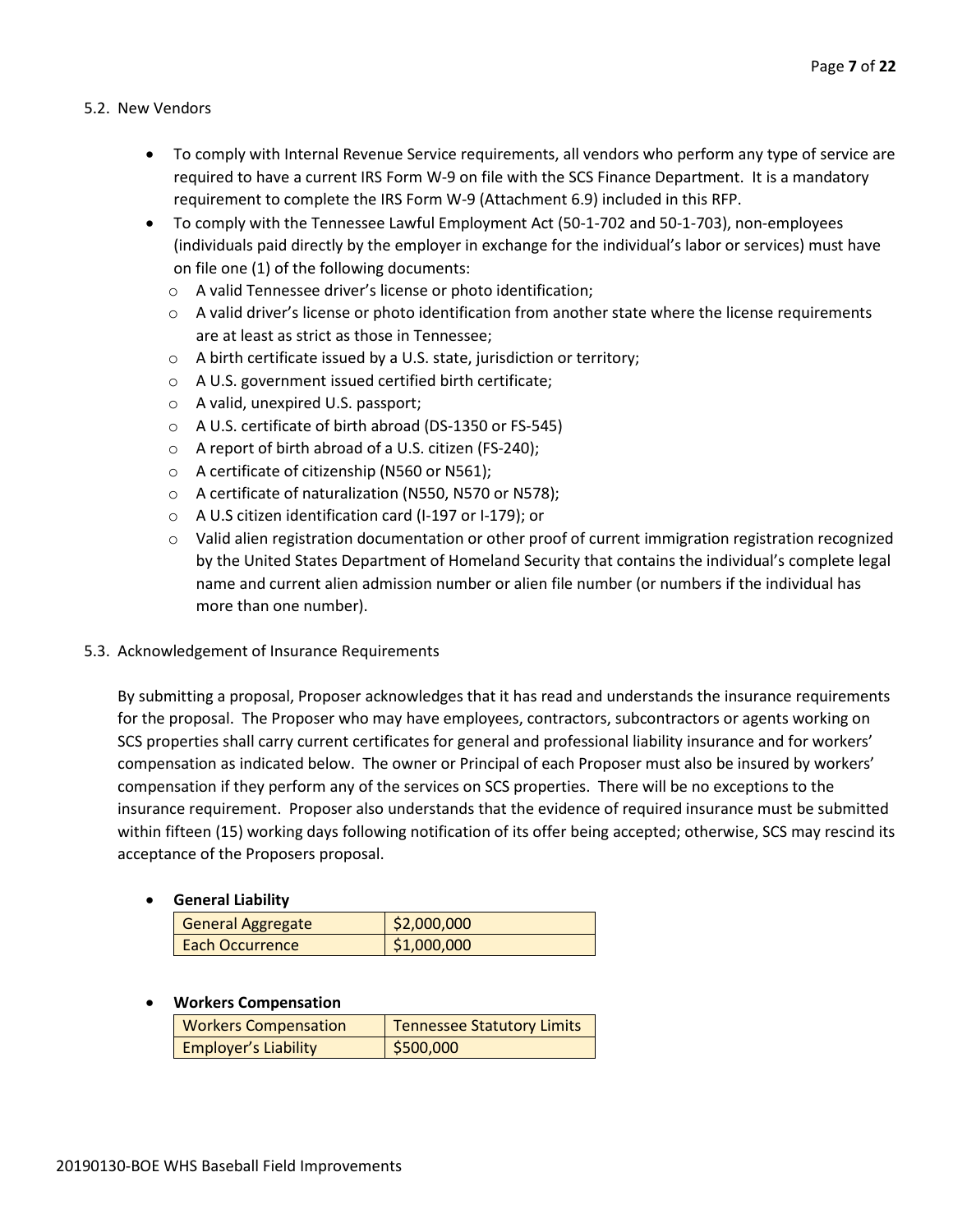5.4. Clarification and Interpretation of RFP

The words "must" and "shall" in the RFP indicate mandatory requirements. Taking exception to any mandatory requirement shall be considered grounds for rejection. There are other requirements that SCS considers important but not mandatory. It is important to respond in a concise manner to each section and submit an itemized list of all exceptions.

5.5. Proposal Package

The package containing the proposal must be sealed and clearly marked on the outside of the package: **"20190130-BOE WHS Baseball Field Improvements" DO NOT OPEN**

All sealed proposals packages must include all of the following. Any sealed proposals are subject to rejection as non-conforming if any applicable item is not included.

- One (1) Complete Original
- Two (2) additional copies of the Original
- One (1) electronic format (CD/USB Drive)
- Original Signature on Original Proposal. NO copied or digital signatures.

The outside of the proposal package must be labeled as follows (if applicable):

- 1. Name of Company and Principal Owner, Business License Number, Expiration Date and License Classification.
- 2. In addition to Item 1, the same is applicable to masonry contractors if the work performed is > \$100,000.
- 3. In addition to Item 1, the same is applicable to HVAC, electrical, plumbing or A/C contractors if the work performed is > \$25,000.
- 4. In addition to Item 1, the same is applicable plus the Department of Environment & Conservation License Number and Classification, applicable to geothermal contractors if the work performed is > \$25,000.
- 5. If the prime contractor performs the masonry portion of the project or any of the above listed contractor skill sets and the work performed is > \$100,000; it must be so designated.
- 6. Only one (1) contractor in each classification listed shall be written on the bid envelope.
- 5.6. Delivery of Proposals

Sealed proposals will be accepted until **January 30, 2019 @ 10:00 a.m. Local Time**. Proposals received after that time will be deemed invalid. Vendors mailing proposal packages must allow sufficient time to ensure receipt of their package by the time specified. There will be no exceptions. Proposals will be opened and read aloud. The reading of the bids will begin at **10:00 a.m. Local Time**.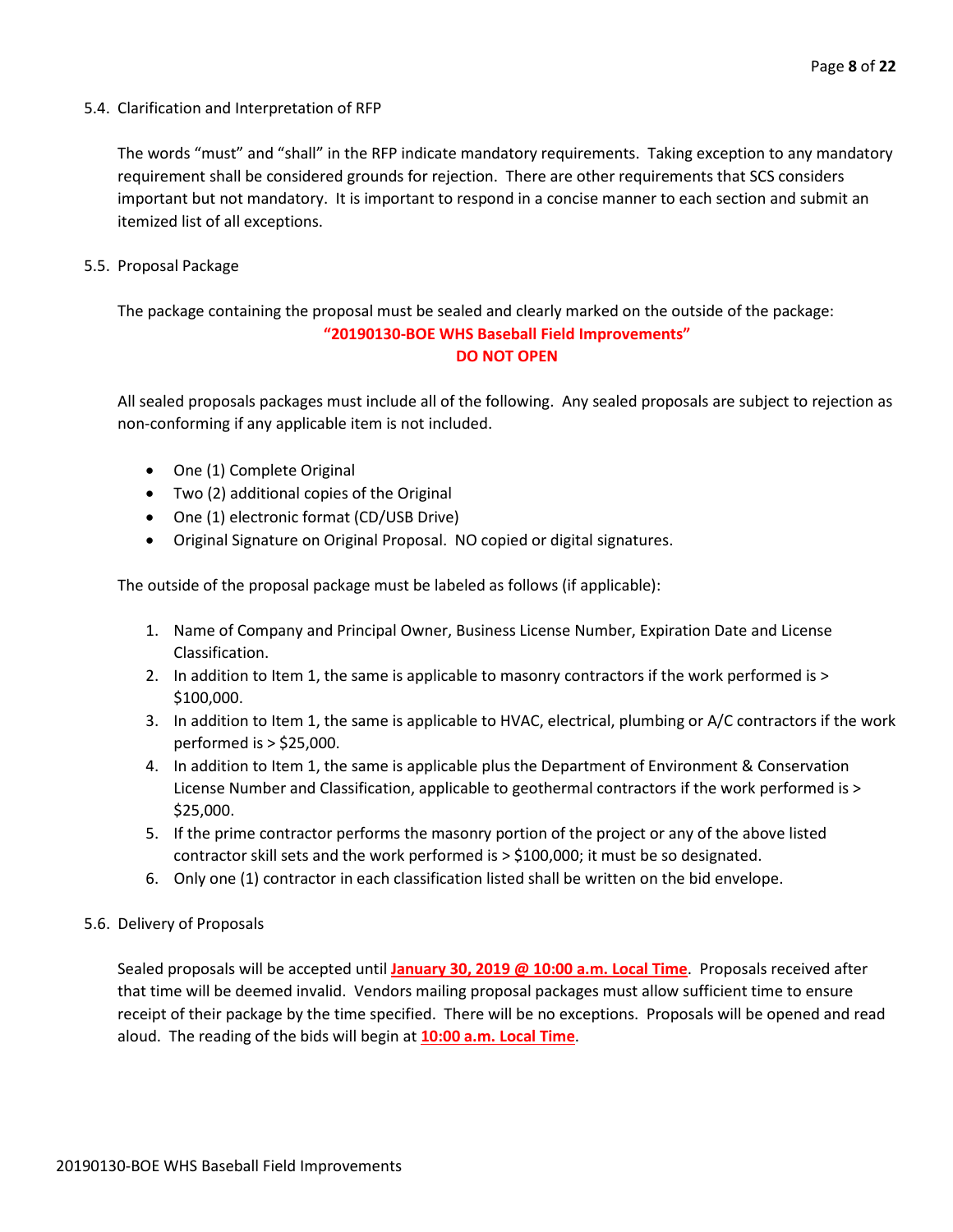Due to the nature of deliveries to the SCS Support Services Facility by carriers such as UPS, FedEx and such like; the proposal package will be accepted if the date and time on the delivery confirmation are indicated to be on or before the Proposal Deadline.

Delivery Address: Sumner County Board of Education Attn: Purchasing Supervisor 1500 Airport Road Gallatin, TN 37066

#### 5.7. Evaluation of Proposals

The SCS Purchasing Supervisor will first examine the proposals to reject those that are clearly non-responsive to the stated requirements. Proposers who are determined to be non-responsive and/or non-responsible will be notified of this determination.

The evaluation process will include the following factors:

- Proposed Approach and Timeline
- Company Experience and Qualifications
	- o The nature and scope of the Proposers business.
	- o The number of years the Proposer has been licensed to do business.
	- o The number of years the Proposer has been providing the requested services.
	- o How many similarly sized or larger K-12 clients have you contract with?
- Compensation/Price Data
	- o Address all costs associated with performance of the contracted services.
- Past Performance and References
	- $\circ$  Provided a minimum of three (3) client references for similar projects in size and scope successfully completed by Proposer within the last three (3) years. Attachment 6.3.
	- $\circ$  SCS may also consider other sources of pertinent past performance information, including the districts own experience with the Proposer.

#### 5.8. Request for Clarification of Proposals

Requests for clarification of proposals shall be distributed by the Purchasing Supervisor in writing (or email).

#### 5.9. Protests

In the event that any interested party finds any part of the listed specifications, terms or conditions to be discrepant, incomplete or otherwise questionable in any respect; it shall be the responsibility of the concerned party to notify the SCS Purchasing Office of such matters immediately upon receipt of the RFP. All notifications must be sent to the Purchasing Supervisor via email at [purchasing@sumnerschools.org.](mailto:purchasing@sumnerschools.org)

Any actual or prospective Proposer who is aggrieved in connection with the RFP or award of a contract may protest to the Purchasing Supervisor and/or the Sumner County Board of Education at its regularly scheduled meeting.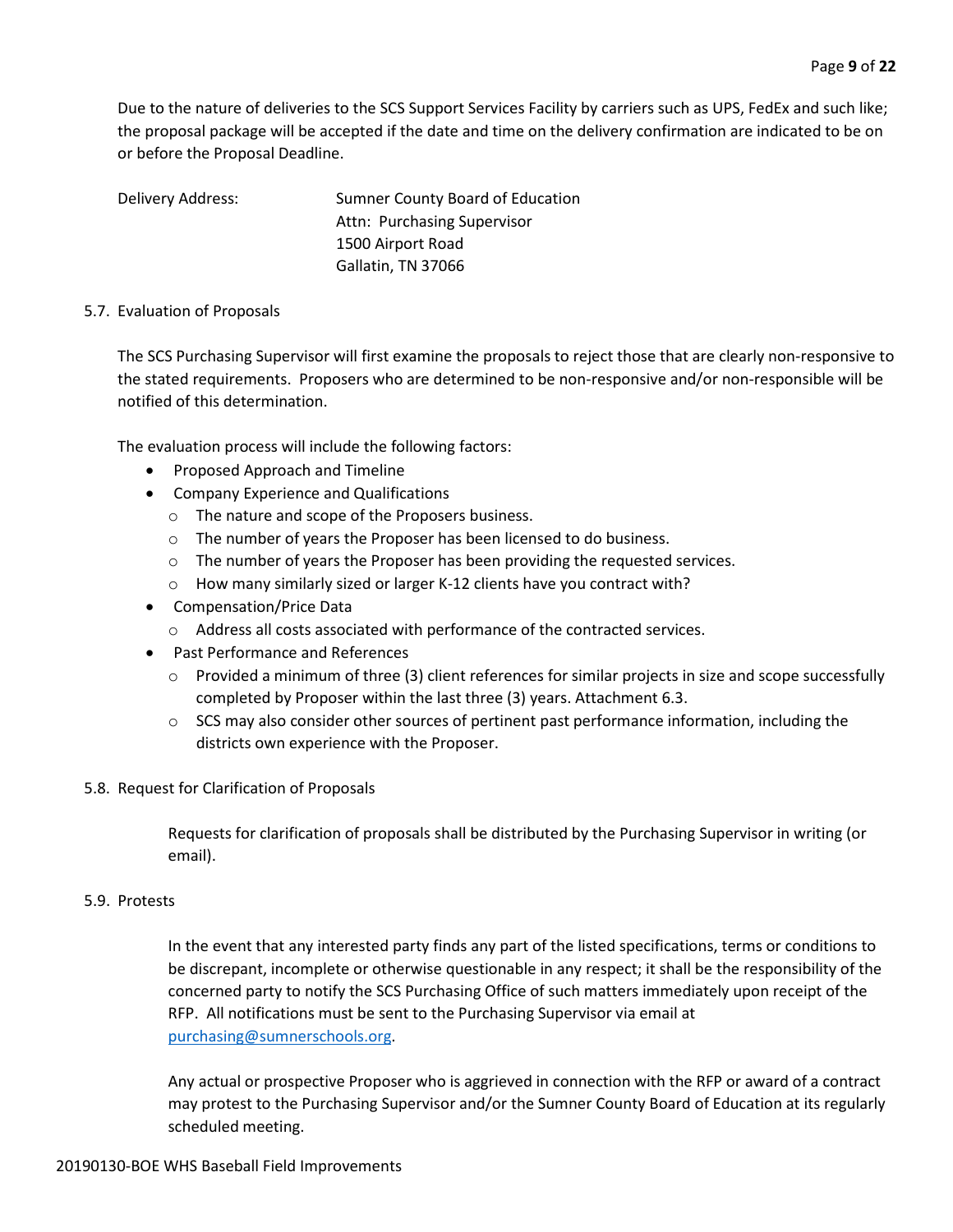#### **ATTACHMENT 6.1 - Contact Information**

| <b>Company Legal Name:</b>                 |          |
|--------------------------------------------|----------|
| <b>Company Official Address:</b>           |          |
| Company Web Site (URL):                    |          |
| Contact Person for project administration: |          |
|                                            |          |
|                                            |          |
|                                            |          |
|                                            | (office) |
|                                            | (mobile) |
|                                            |          |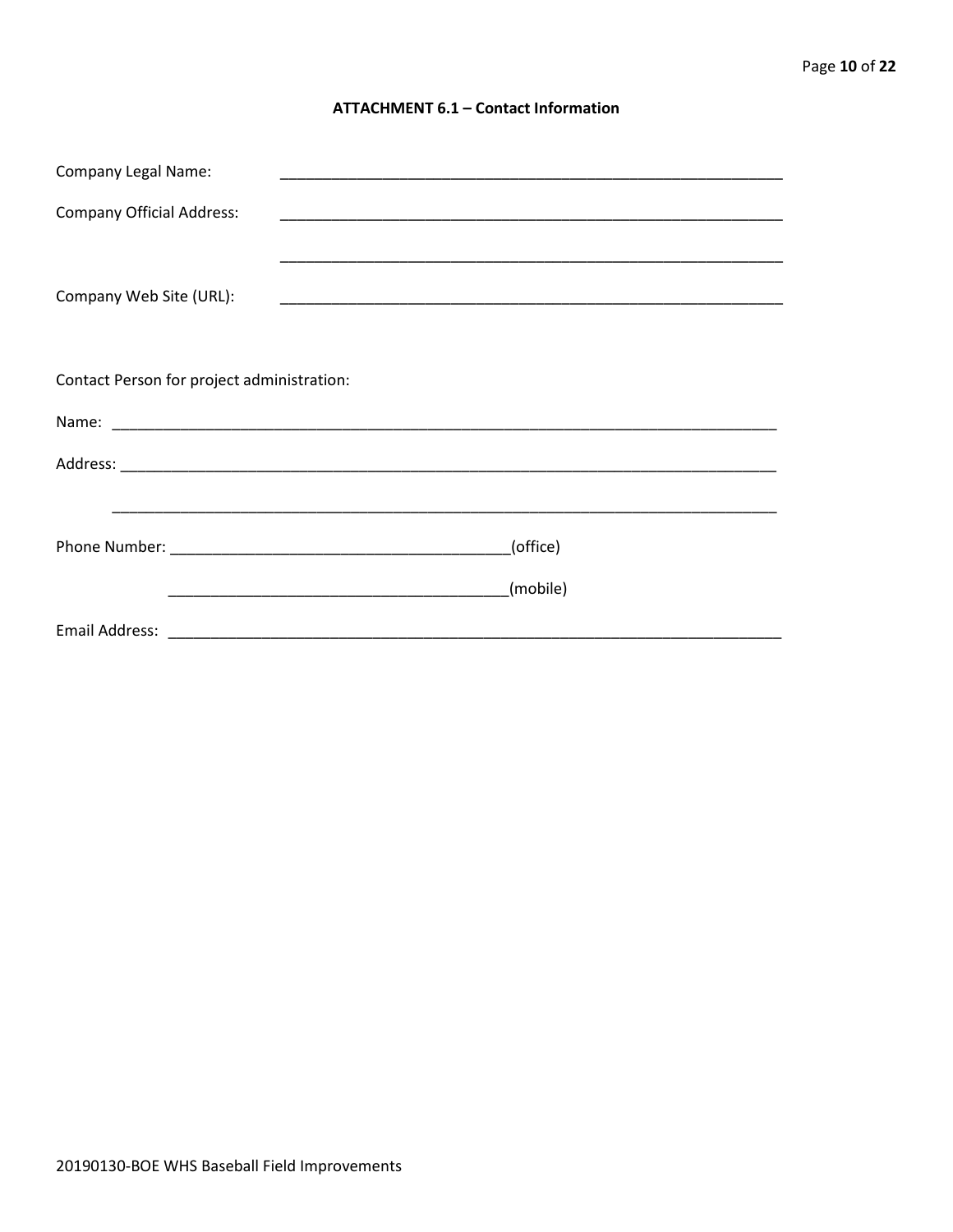

Date \_\_\_\_\_\_\_\_\_\_\_\_\_\_\_\_\_\_\_\_\_\_\_\_\_\_\_\_\_\_\_\_

Attn: Purchasing Supervisor 1500 Airport Road Gallatin, TN 37066

#### **ATTACHMENT 6.2 – Bid Form/Certification 20190130-BOE WHS Baseball Field Improvements**

| , a duly authorized representative of |  |
|---------------------------------------|--|
| hereby submit our bid for 20190130-   |  |

**BOE WHS Baseball Field Improvements** in accordance with the specifications and instructions set forth in these bid

documents.

| (street) | (city, state, zip) |
|----------|--------------------|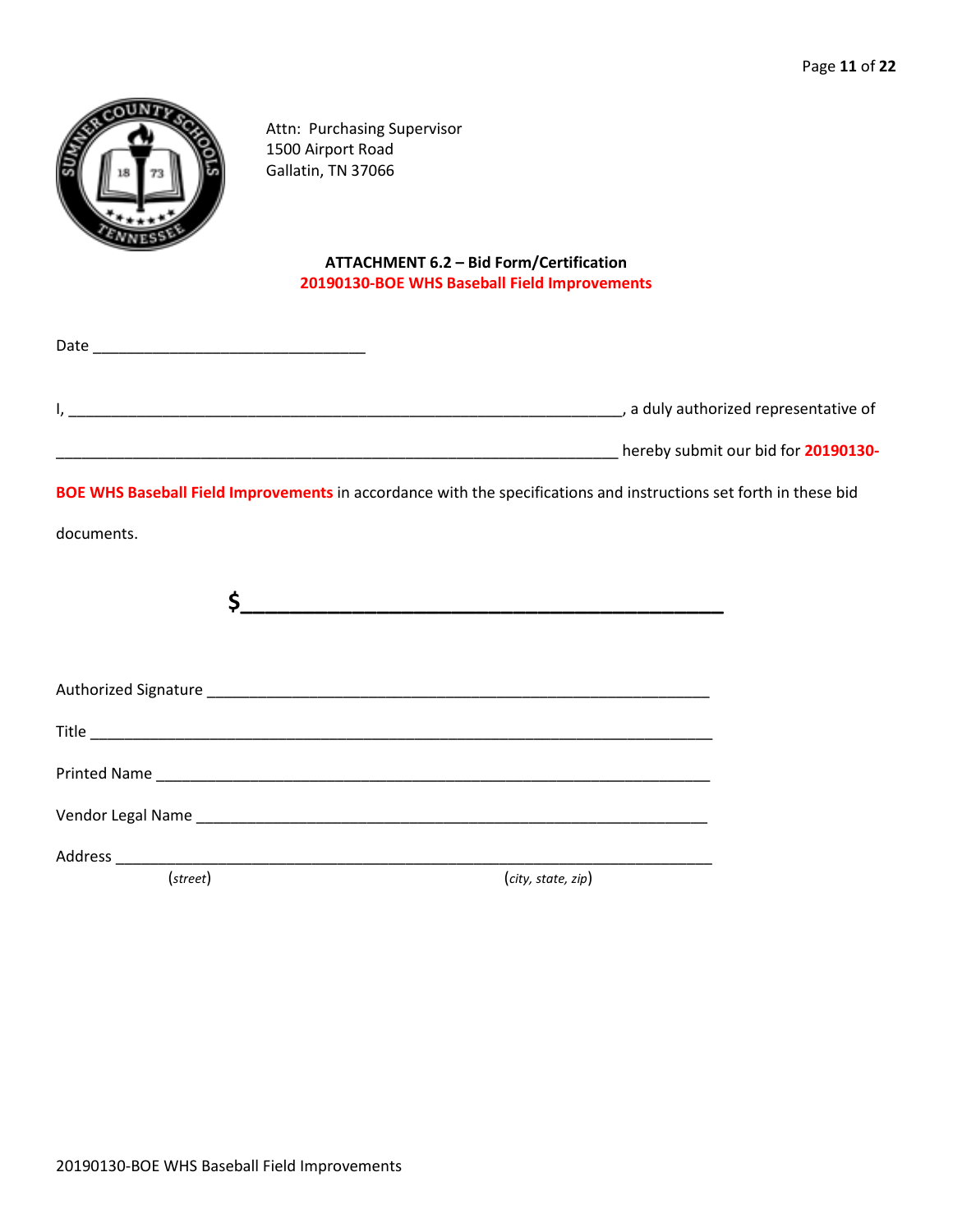| <b>ATTACHMENT 6.3 - References</b> |  |  |
|------------------------------------|--|--|
|------------------------------------|--|--|

\*Proposers may copy this page and submit additional references.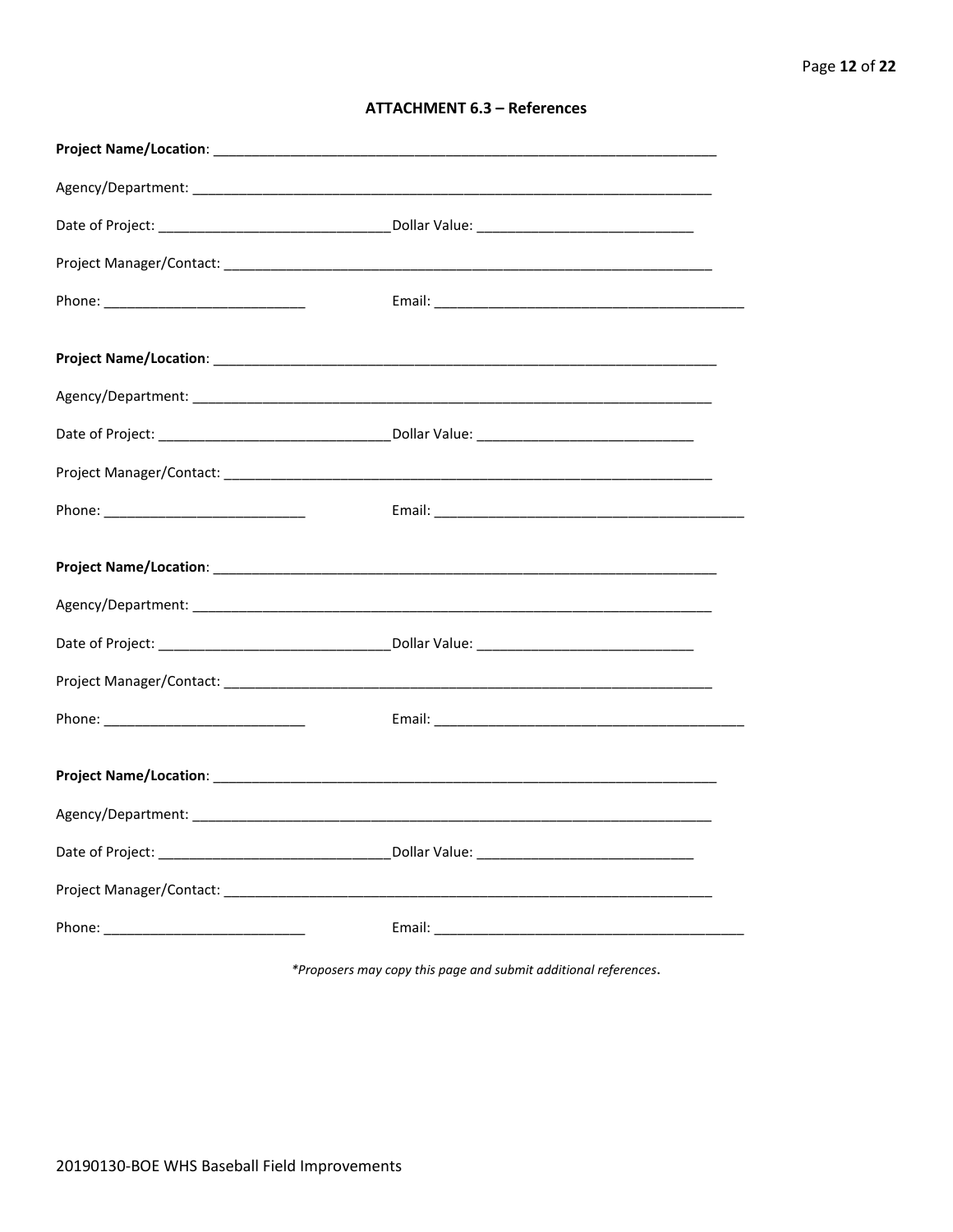#### **ATTACHMENT 6.4 – Certification Regarding Debarment or Suspension**

The prospective participant certifies, to the best of its knowledge and belief, that it and its principals:

- Are not presently debarred, suspended, proposed for debarment, declared ineligible or voluntarily excluded from participation in transactions under federal non-procurement programs by any federal department or agency;
- Have not, within the three-year period preceding the proposal, had one or more public transactions (federal, state or local) terminated for cause or default; and
- Are not presently indicated or otherwise criminally or civilly charged by a government entity (federal, state or local) and have not, within the three-year period preceding the bid, been convicted or had a civil judgement rendered against it:
	- $\circ$  For the commission of fraud or a criminal offense in connection with obtaining, attempting to obtain or performing a public transaction (federal, state or local) or a procurement contract under such a public transaction;
	- $\circ$  For the violation of federal or state antitrust statutes, including those proscribing price fixing between competitors, the allocation of customers between competitors, or bid rigging; or
	- o For the commission of embezzlement, theft, forgery, bribery, falsification or destruction of records, making false statements, or receiving stolen property.

\_\_\_\_\_\_\_\_\_\_\_\_\_\_\_\_\_\_\_\_\_\_\_\_\_\_\_\_\_\_\_\_\_\_\_\_\_\_\_\_\_\_\_\_\_\_\_\_\_\_\_\_

I understand that a false statement on this certification may be grounds for the rejection of this proposal or the termination of the award. In addition, under 18 U.S.C. 1001, a false statement may result in a fine of up to \$10,000 or imprisonment for up to five years, or both.

Name of Participating Agency: \_\_\_\_\_\_\_\_\_\_\_\_\_\_\_\_\_\_\_\_\_\_\_\_\_\_\_\_\_\_\_\_\_\_\_\_\_\_\_\_\_\_\_\_\_\_\_\_\_\_\_\_\_\_\_\_\_\_\_\_

Name and Title of Authorized Representative: \_\_\_\_\_\_\_\_\_\_\_\_\_\_\_\_\_\_\_\_\_\_\_\_\_\_\_\_\_\_\_\_\_\_\_\_\_\_\_\_\_\_\_\_\_\_\_

Signature of Authorized Representative: \_\_\_\_\_\_\_\_\_\_\_\_\_\_\_\_\_\_\_\_\_\_\_\_\_\_\_\_\_\_\_\_\_\_\_\_\_\_\_\_\_\_\_\_\_\_\_\_\_\_\_\_

Date: \_\_\_\_\_\_\_\_\_\_\_\_\_\_\_\_\_\_\_\_\_\_\_\_\_\_\_\_

\_\_\_\_ I am unable to certify to the above statement. Attached is my explanation.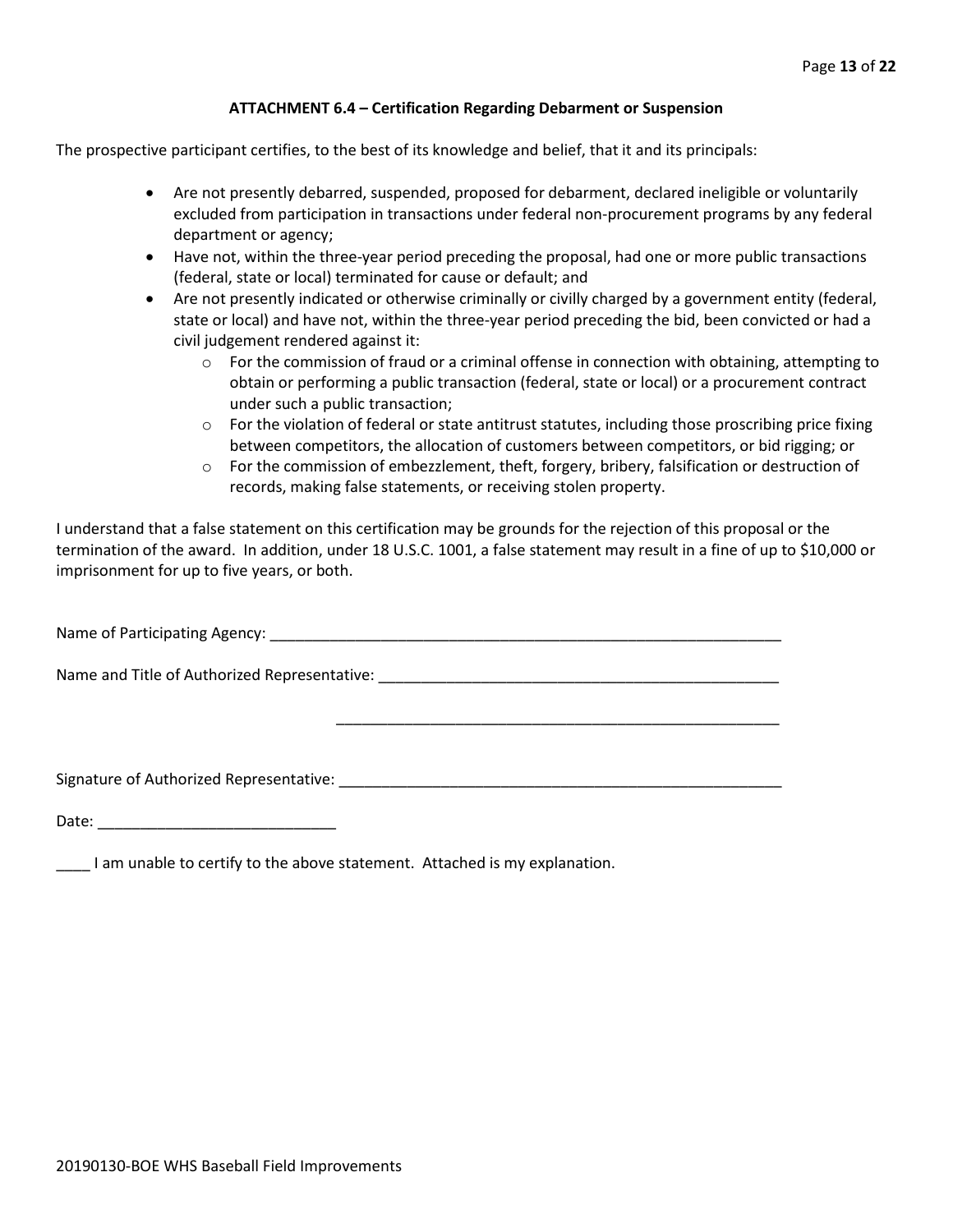#### **ATTACHMENT 6.5 – Condition of Submitting Proposal**

The undersigned Proposer has carefully examined all instructions, requirements, specifications, terms and conditions of the RFP and certifies:

- It is a reputable company regularly engaged in providing goods and/or services necessary to meet the requirements, specifications, terms and conditions of the RFP.
- All statements, information and representations prepared and submitted in response to the RFP are current, complete, true and accurate. Proposer acknowledges that the Sumner County Board of Education (SCS) will rely on such statements, information and representations in selecting the successful proposer(s).
- That the prices quoted shall be SCSs pricing for the products and/or service.
- It shall be bound by all statements, representations, warranties and guarantees made in its proposal.
- Proposer acknowledges that the contract may be canceled if any conflict of interest or appearance of a conflict of interest is discovered by SCS, in its sole discretion.
- All purchase orders must be duly authorized and executed by SCS and subject to the terms and conditions of the RFP.

By checking this box, Proposer agrees that SCS reserves the right to extend the terms, conditions, and prices of this contract to other Institutions (such as State, Local and/or Public Agencies) who express an interest in participating in any contract that results from this RFP. Each of the piggyback Institutions will issue their own purchasing documents for the goods/services. Proposer agrees that SCS shall bear no responsibility or liability for any agreements between Proposer and the other Institution(s) who desire to exercise this option.

| ADDRESS: | <u> 1989 - Johann John Stone, markin film yn y system yn y system yn y system yn y system yn y system yn y system</u> |
|----------|-----------------------------------------------------------------------------------------------------------------------|
|          |                                                                                                                       |
| PHONE:   | (office)                                                                                                              |
|          | (mobile)                                                                                                              |
| EMAIL:   | <u> 2000 - Jan Barnett, mars et al. 2000 - et al. 2000 - et al. 2000 - et al. 2000 - et al. 2000 - et al. 2000 - </u> |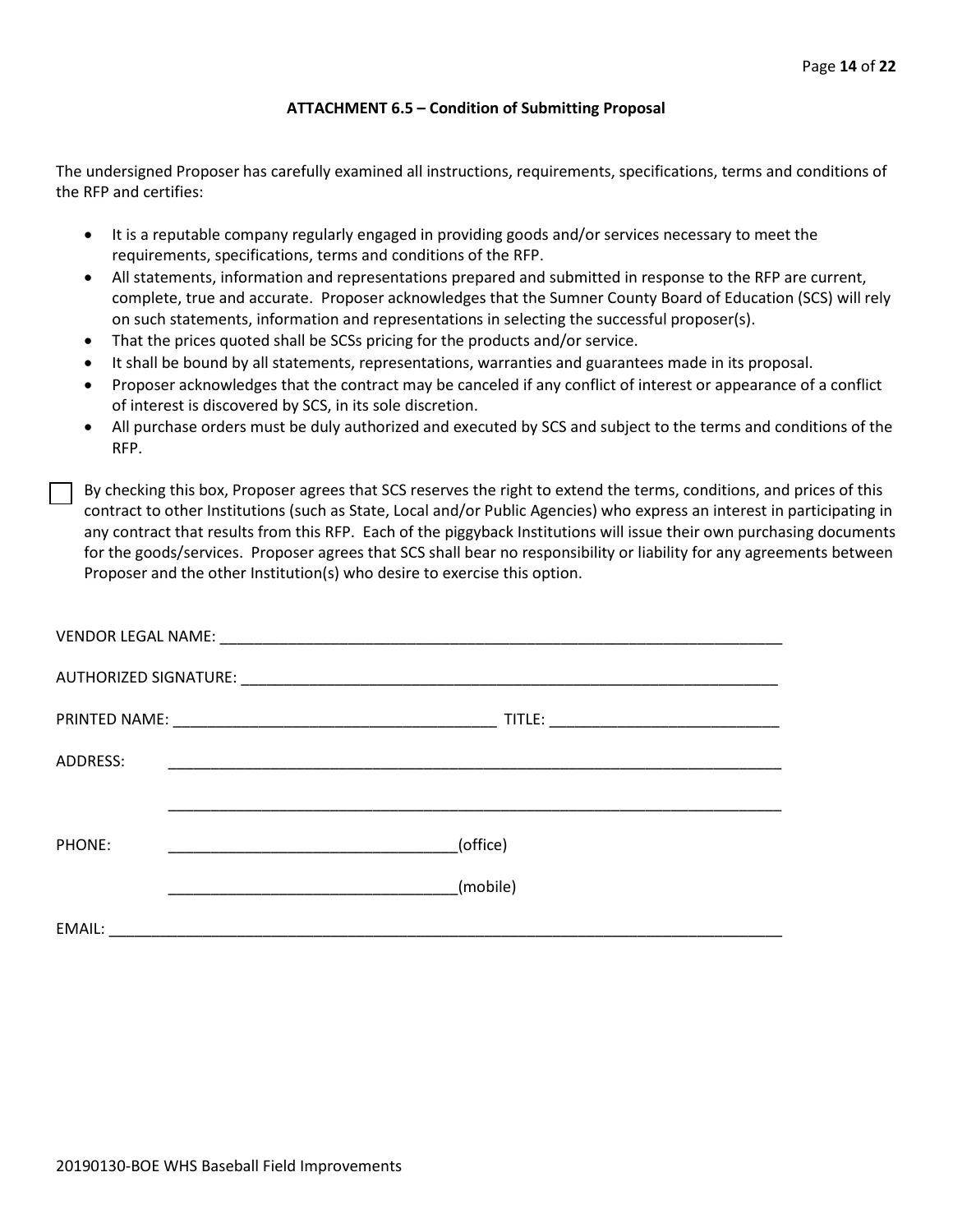#### **ATTACHMENT 6.6 – Statement of Non-Collusion**

The undersigned affirms that they are duly authorized to execute this contract, that this company, corporation, firm, partnership or individual has not prepared this proposal in collusion with any other respondent, and that the contents of this proposal as to prices, terms or conditions of said proposal have not been communicated by the undersigned nor by any employee or agent to any other person engaged in this type of business prior to the official opening of this proposal.

| Address: |          |  |  |  |  |
|----------|----------|--|--|--|--|
|          | (office) |  |  |  |  |
|          | (mobile) |  |  |  |  |
|          |          |  |  |  |  |
|          |          |  |  |  |  |
|          |          |  |  |  |  |
|          |          |  |  |  |  |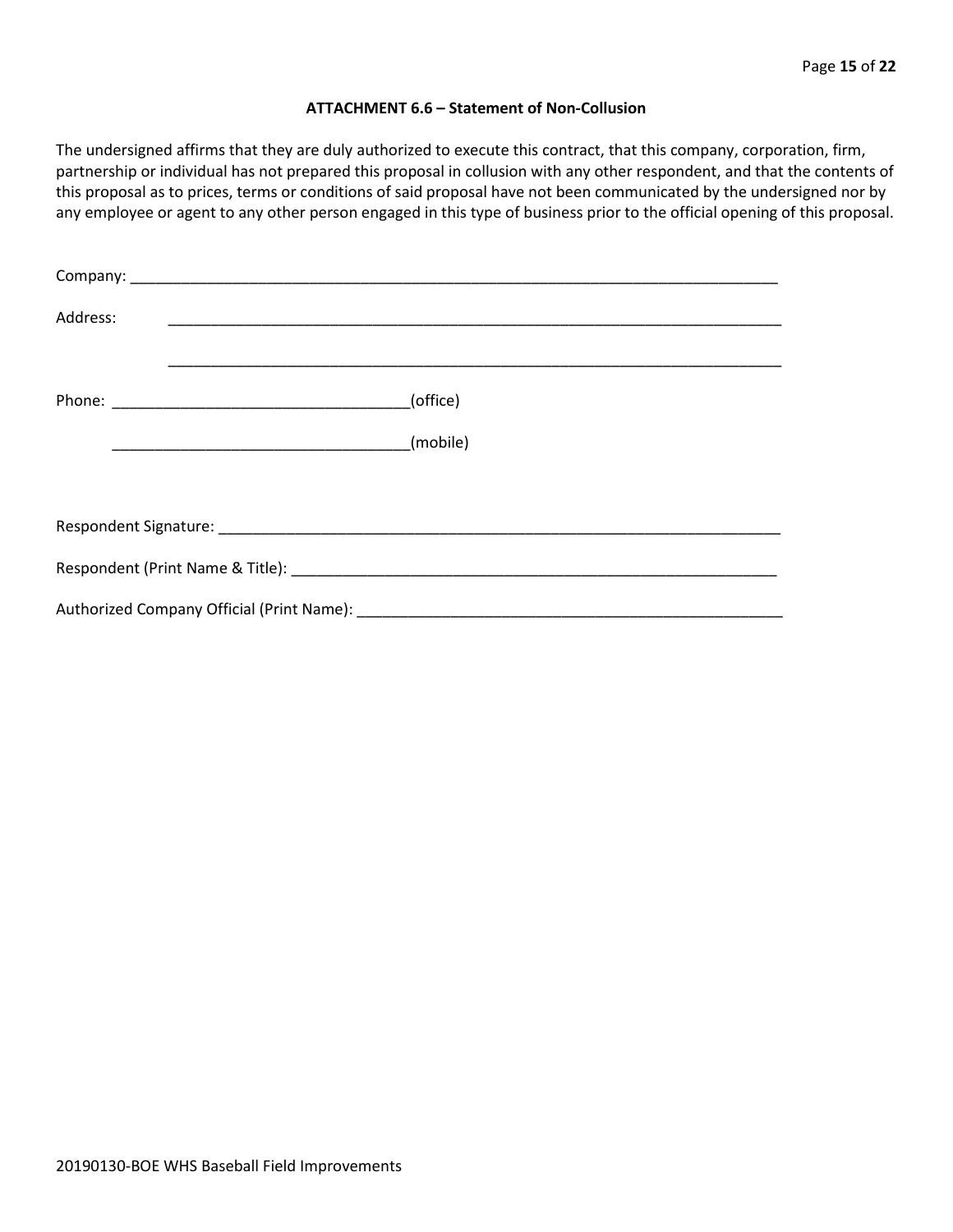#### **ATTACHMENT 6.7 – Attestation Re Personnel**

### **ATTESTATION RE PERSONNEL USED IN CONTRACT PERFORMANCE**

| CONTRACTOR LEGAL ENTITY NAME:                                          |  |
|------------------------------------------------------------------------|--|
| FEDERAL EMPLOYER IDENTIFICATION NUMBER:<br>(or Social Security Number) |  |

**The Contractor, identified above, does hereby attest, certify, warrant and assure that the Contractor shall not knowingly utilize the services of an illegal immigrant in the performance of this Contract and shall not knowingly utilize the services of any subcontractor who will utilize the services of an illegal immigrant in the performance of this Contract, T.C.A. § 12-3-309.**

SIGNATURE & DATE:

*NOTICE: This attestation MUST be signed by an individual empowered to contractually bind the Contractor.*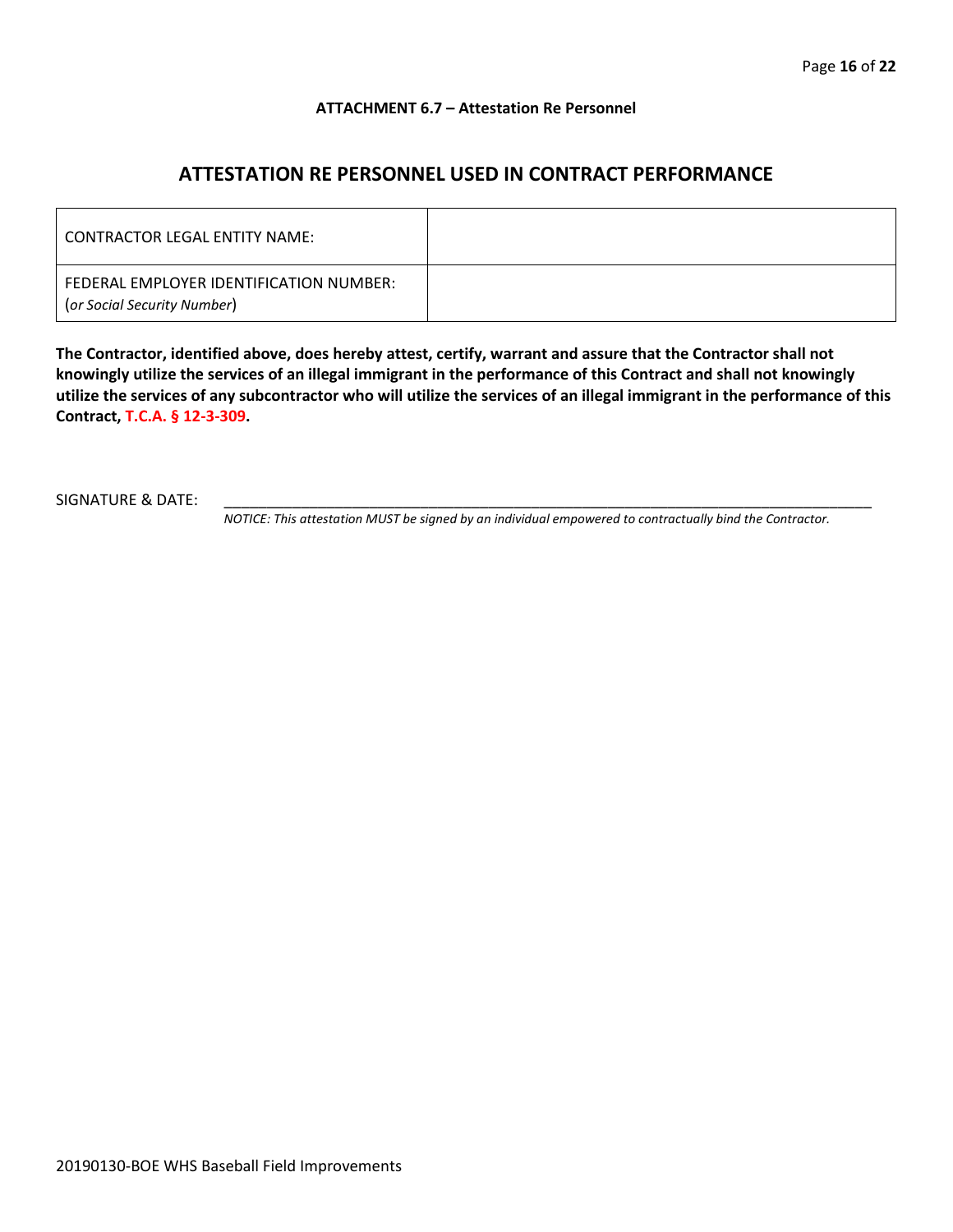#### **ATTACHMENT 6.8 – Drug Free Workplace Affidavit**

The Sumner County Board of Education is committed to maintaining a safe and productive work environment for its employees and to providing high quality service to its citizens. The goal of this policy is for Sumner County Board of Education employees and contractors to remain, or become and remain, drug-free. Abuse and dependency on alcohol and/or drugs can seriously affect the health of employees, contractors and citizens, jeopardize personal safety, impact the safety of others and impair job performance.

**STATE OF** \_\_\_\_\_\_\_\_\_\_\_\_\_\_\_\_\_\_\_\_\_\_\_\_\_\_\_\_\_\_\_\_\_

**COUNTY OF** \_\_\_\_\_\_\_\_\_\_\_\_\_\_\_\_\_\_\_\_\_\_\_\_\_\_\_\_\_\_\_\_\_

The undersigned, principal officer of

an employer of five (5) or more employees contracting with Sumner County Board of Education to provide goods or services, hereby states under oath as follows:

- 1. The undersigned is a principal officer of (hereinafter referred to as the "Company") and is duly authorized to execute this Affidavit on behalf of the Company.
- 2. The Company submits this Affidavit pursuant to T.C.A. § 50-9-113, which requires each employer with no less than five (5) employees receiving pay who contracts with the state and any local government to provide contracted services to submit an affidavit stating that such employer has a drug-free workplace program that complies with Title 50, Chapter 9 of the *Tennessee Code Annotated*.
- 3. The Company is in compliance with T.C.A. § 50-9-113 and all applicable Federal Laws, Rules and Regulations requiring a drug-free workplace program.

Further affiant saith not.

| <b>STATE OF</b>                                                                                                                                                                                  |  |           |
|--------------------------------------------------------------------------------------------------------------------------------------------------------------------------------------------------|--|-----------|
| <b>COUNTY OF</b>                                                                                                                                                                                 |  |           |
| I am personally acquainted (or proved to me on the basis of satisfactory evidence) and who acknowledged that such<br>person executed the foregoing affidavit for the purposes therein contained. |  | with whom |
|                                                                                                                                                                                                  |  |           |
|                                                                                                                                                                                                  |  |           |

Notary Public

My commission expires: \_\_\_\_\_\_\_\_\_\_\_\_\_\_\_\_\_\_\_\_\_\_\_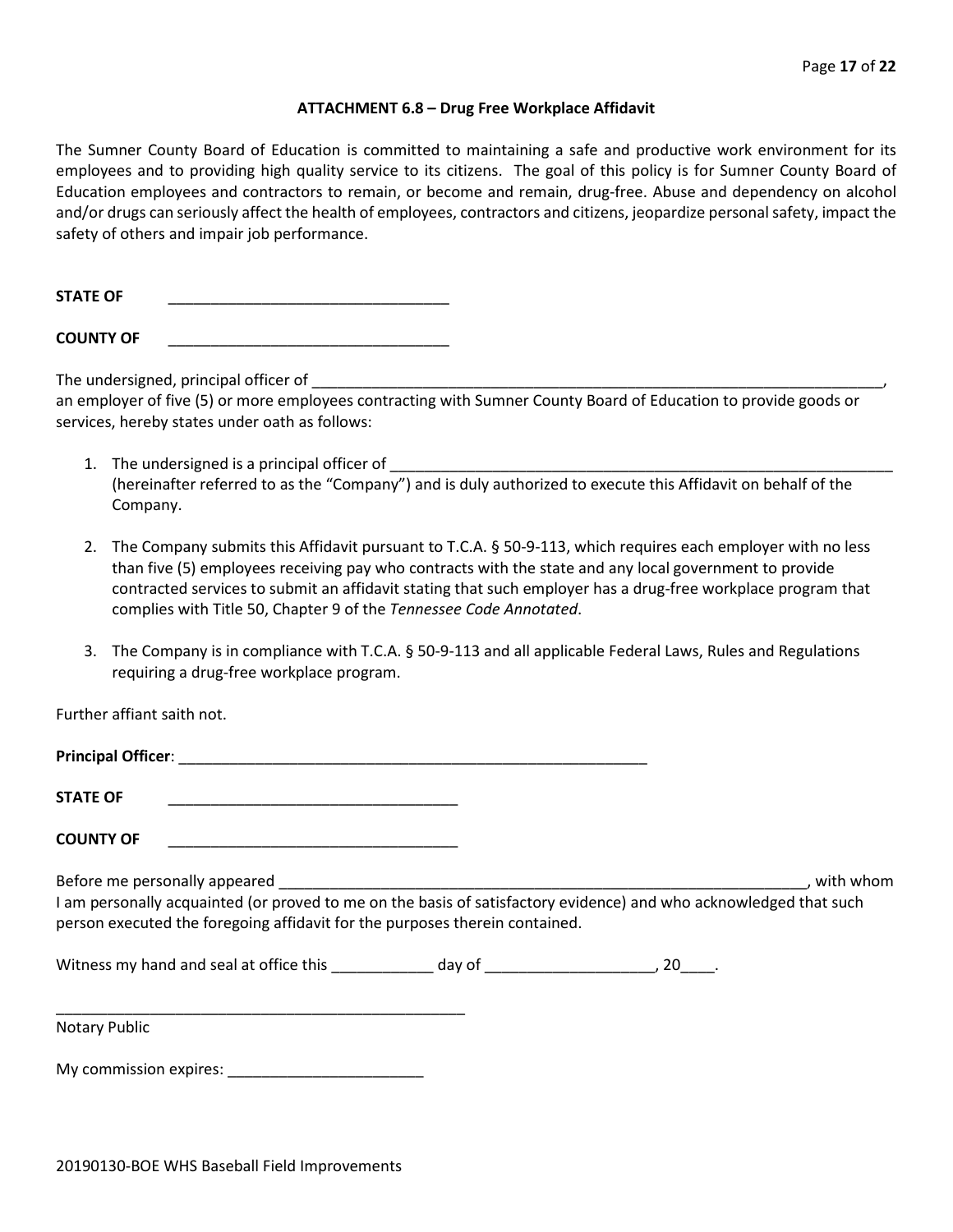#### **ATTACHMENT 6.9 – W9**

|                                                                                                                                                                                                                                                                                                                                                                                                                                                                                                                                                                                                                                                                                                                                                                                                                                                                                                                                                                                                                                                                                                                                                                                                                                                                                                                                                                | <b>Request for Taxpayer</b><br>(Rev. December 2014)<br><b>Identification Number and Certification</b><br>Department of the Treasury<br>Internal Revenue Service<br>1 Name (as shown on your income tax return). Name is required on this line; do not leave this line blank.<br>2 Business name/disregarded entity name, if different from above                                                                                                                                                                                                                                                                                                                                                                                                |                                                                                                                              |                                                                                                                                                                                                                                                                                                                                                                                                                                                                                                                                                                                                                                                                                                                                                                                                                                                                                                                                                                                                                                                                                                                                                     |                            |        |  |  | Give Form to the<br>requester. Do not<br>send to the IRS.                                                                                                                                                                    |  |  |  |  |
|----------------------------------------------------------------------------------------------------------------------------------------------------------------------------------------------------------------------------------------------------------------------------------------------------------------------------------------------------------------------------------------------------------------------------------------------------------------------------------------------------------------------------------------------------------------------------------------------------------------------------------------------------------------------------------------------------------------------------------------------------------------------------------------------------------------------------------------------------------------------------------------------------------------------------------------------------------------------------------------------------------------------------------------------------------------------------------------------------------------------------------------------------------------------------------------------------------------------------------------------------------------------------------------------------------------------------------------------------------------|-------------------------------------------------------------------------------------------------------------------------------------------------------------------------------------------------------------------------------------------------------------------------------------------------------------------------------------------------------------------------------------------------------------------------------------------------------------------------------------------------------------------------------------------------------------------------------------------------------------------------------------------------------------------------------------------------------------------------------------------------|------------------------------------------------------------------------------------------------------------------------------|-----------------------------------------------------------------------------------------------------------------------------------------------------------------------------------------------------------------------------------------------------------------------------------------------------------------------------------------------------------------------------------------------------------------------------------------------------------------------------------------------------------------------------------------------------------------------------------------------------------------------------------------------------------------------------------------------------------------------------------------------------------------------------------------------------------------------------------------------------------------------------------------------------------------------------------------------------------------------------------------------------------------------------------------------------------------------------------------------------------------------------------------------------|----------------------------|--------|--|--|------------------------------------------------------------------------------------------------------------------------------------------------------------------------------------------------------------------------------|--|--|--|--|
| N<br>Specific Instructions on page<br>Print or type<br>See                                                                                                                                                                                                                                                                                                                                                                                                                                                                                                                                                                                                                                                                                                                                                                                                                                                                                                                                                                                                                                                                                                                                                                                                                                                                                                     | 3 Check appropriate box for federal tax classification; check only one of the following seven boxes:<br>C Corporation<br>S Corporation Partnership<br>Trust/estate<br>Individual/sole proprietor or<br>single-member LLC<br>Limited liability company. Enter the tax classification (C=C corporation, S=S corporation, P=partnership) ▶<br>Note. For a single-member LLC that is disregarded, do not check LLC; check the appropriate box in the line above for<br>the tax classification of the single-member owner.<br>code (if any)<br>Other (see instructions) ▶<br>5 Address (number, street, and apt. or suite no.)<br>Requester's name and address (optional)<br>6 City, state, and ZIP code<br>7 List account number(s) here (optional) |                                                                                                                              |                                                                                                                                                                                                                                                                                                                                                                                                                                                                                                                                                                                                                                                                                                                                                                                                                                                                                                                                                                                                                                                                                                                                                     |                            |        |  |  | 4 Exemptions (codes apply only to<br>certain entities, not individuals; see<br>instructions on page 3):<br>Exempt payee code (if any)<br>Exemption from FATCA reporting<br>(Applies to accounts maintained outside the U.S.) |  |  |  |  |
|                                                                                                                                                                                                                                                                                                                                                                                                                                                                                                                                                                                                                                                                                                                                                                                                                                                                                                                                                                                                                                                                                                                                                                                                                                                                                                                                                                |                                                                                                                                                                                                                                                                                                                                                                                                                                                                                                                                                                                                                                                                                                                                                 |                                                                                                                              |                                                                                                                                                                                                                                                                                                                                                                                                                                                                                                                                                                                                                                                                                                                                                                                                                                                                                                                                                                                                                                                                                                                                                     |                            |        |  |  |                                                                                                                                                                                                                              |  |  |  |  |
| Part I<br><b>Taxpayer Identification Number (TIN)</b><br>Social security number<br>Enter your TIN in the appropriate box. The TIN provided must match the name given on line 1 to avoid<br>backup withholding. For individuals, this is generally your social security number (SSN). However, for a<br>resident alien, sole proprietor, or disregarded entity, see the Part I instructions on page 3. For other<br>entities, it is your employer identification number (EIN). If you do not have a number, see How to get a<br>TIN on page 3.<br>or<br><b>Employer identification number</b><br>Note. If the account is in more than one name, see the instructions for line 1 and the chart on page 4 for<br>guidelines on whose number to enter.                                                                                                                                                                                                                                                                                                                                                                                                                                                                                                                                                                                                             |                                                                                                                                                                                                                                                                                                                                                                                                                                                                                                                                                                                                                                                                                                                                                 |                                                                                                                              |                                                                                                                                                                                                                                                                                                                                                                                                                                                                                                                                                                                                                                                                                                                                                                                                                                                                                                                                                                                                                                                                                                                                                     |                            | -<br>- |  |  |                                                                                                                                                                                                                              |  |  |  |  |
|                                                                                                                                                                                                                                                                                                                                                                                                                                                                                                                                                                                                                                                                                                                                                                                                                                                                                                                                                                                                                                                                                                                                                                                                                                                                                                                                                                | <b>Certification</b>                                                                                                                                                                                                                                                                                                                                                                                                                                                                                                                                                                                                                                                                                                                            |                                                                                                                              |                                                                                                                                                                                                                                                                                                                                                                                                                                                                                                                                                                                                                                                                                                                                                                                                                                                                                                                                                                                                                                                                                                                                                     |                            |        |  |  |                                                                                                                                                                                                                              |  |  |  |  |
| Part II                                                                                                                                                                                                                                                                                                                                                                                                                                                                                                                                                                                                                                                                                                                                                                                                                                                                                                                                                                                                                                                                                                                                                                                                                                                                                                                                                        | Under penalties of perjury, I certify that:                                                                                                                                                                                                                                                                                                                                                                                                                                                                                                                                                                                                                                                                                                     |                                                                                                                              |                                                                                                                                                                                                                                                                                                                                                                                                                                                                                                                                                                                                                                                                                                                                                                                                                                                                                                                                                                                                                                                                                                                                                     |                            |        |  |  |                                                                                                                                                                                                                              |  |  |  |  |
| 1. The number shown on this form is my correct taxpayer identification number (or I am waiting for a number to be issued to me); and<br>2. I am not subject to backup withholding because: (a) I am exempt from backup withholding, or (b) I have not been notified by the Internal Revenue<br>Service (IRS) that I am subject to backup withholding as a result of a failure to report all interest or dividends, or (c) the IRS has notified me that I am<br>no longer subject to backup withholding; and<br>3. I am a U.S. citizen or other U.S. person (defined below); and<br>4. The FATCA code(s) entered on this form (if any) indicating that I am exempt from FATCA reporting is correct.<br>Certification instructions. You must cross out item 2 above if you have been notified by the IRS that you are currently subject to backup withholding<br>because you have failed to report all interest and dividends on your tax return. For real estate transactions, item 2 does not apply. For mortgage<br>interest paid, acquisition or abandonment of secured property, cancellation of debt, contributions to an individual retirement arrangement (IRA), and<br>generally, payments other than interest and dividends, you are not required to sign the certification, but you must provide your correct TIN. See the<br>instructions on page 3. |                                                                                                                                                                                                                                                                                                                                                                                                                                                                                                                                                                                                                                                                                                                                                 |                                                                                                                              |                                                                                                                                                                                                                                                                                                                                                                                                                                                                                                                                                                                                                                                                                                                                                                                                                                                                                                                                                                                                                                                                                                                                                     |                            |        |  |  |                                                                                                                                                                                                                              |  |  |  |  |
| Sign                                                                                                                                                                                                                                                                                                                                                                                                                                                                                                                                                                                                                                                                                                                                                                                                                                                                                                                                                                                                                                                                                                                                                                                                                                                                                                                                                           | Signature of                                                                                                                                                                                                                                                                                                                                                                                                                                                                                                                                                                                                                                                                                                                                    |                                                                                                                              |                                                                                                                                                                                                                                                                                                                                                                                                                                                                                                                                                                                                                                                                                                                                                                                                                                                                                                                                                                                                                                                                                                                                                     |                            |        |  |  |                                                                                                                                                                                                                              |  |  |  |  |
| Here                                                                                                                                                                                                                                                                                                                                                                                                                                                                                                                                                                                                                                                                                                                                                                                                                                                                                                                                                                                                                                                                                                                                                                                                                                                                                                                                                           | U.S. person ▶<br><b>General Instructions</b>                                                                                                                                                                                                                                                                                                                                                                                                                                                                                                                                                                                                                                                                                                    |                                                                                                                              | · Form 1098 (home mortgage interest), 1098-E (student loan interest), 1098-T                                                                                                                                                                                                                                                                                                                                                                                                                                                                                                                                                                                                                                                                                                                                                                                                                                                                                                                                                                                                                                                                        | Date $\blacktriangleright$ |        |  |  |                                                                                                                                                                                                                              |  |  |  |  |
| Section references are to the Internal Revenue Code unless otherwise noted.<br>Future developments. Information about developments affecting Form W-9 (such<br>as legislation enacted after we release it) is at www.irs.gov/fw9.<br><b>Purpose of Form</b><br>An individual or entity (Form W-9 requester) who is required to file an information<br>return with the IRS must obtain your correct taxpayer identification number (TIN)<br>which may be your social security number (SSN), individual taxpayer identification<br>number (ITIN), adoption taxpayer identification number (ATIN), or employer<br>identification number (EIN), to report on an information return the amount paid to<br>you, or other amount reportable on an information return. Examples of information<br>returns include, but are not limited to, the following:<br>· Form 1099-INT (interest earned or paid)<br>. Form 1099-DIV (dividends, including those from stocks or mutual funds)<br>* Form 1099-MISC (various types of income, prizes, awards, or gross proceeds)<br>. Form 1099-B (stock or mutual fund sales and certain other transactions by<br>brokers)                                                                                                                                                                                                         |                                                                                                                                                                                                                                                                                                                                                                                                                                                                                                                                                                                                                                                                                                                                                 |                                                                                                                              | (tuition)<br>· Form 1099-C (canceled debt)<br>. Form 1099-A (acquisition or abandonment of secured property)<br>Use Form W-9 only if you are a U.S. person (including a resident alien), to<br>provide your correct TIN.<br>If you do not return Form W-9 to the requester with a TIN, you might be subject<br>to backup withholding. See What is backup withholding? on page 2.<br>By signing the filled-out form, you:<br>1. Certify that the TIN you are giving is correct (or you are waiting for a number<br>to be issued).<br>2. Certify that you are not subject to backup withholding, or<br>3. Claim exemption from backup withholding if you are a U.S. exempt payee. If<br>applicable, you are also certifying that as a U.S. person, your allocable share of<br>any partnership income from a U.S. trade or business is not subject to the<br>withholding tax on foreign partners' share of effectively connected income, and<br>4. Certify that FATCA code(s) entered on this form (if any) indicating that you are<br>exempt from the FATCA reporting, is correct. See What is FATCA reporting? on<br>page 2 for further information. |                            |        |  |  |                                                                                                                                                                                                                              |  |  |  |  |
|                                                                                                                                                                                                                                                                                                                                                                                                                                                                                                                                                                                                                                                                                                                                                                                                                                                                                                                                                                                                                                                                                                                                                                                                                                                                                                                                                                |                                                                                                                                                                                                                                                                                                                                                                                                                                                                                                                                                                                                                                                                                                                                                 | · Form 1099-S (proceeds from real estate transactions)<br>. Form 1099-K (merchant card and third party network transactions) |                                                                                                                                                                                                                                                                                                                                                                                                                                                                                                                                                                                                                                                                                                                                                                                                                                                                                                                                                                                                                                                                                                                                                     |                            |        |  |  |                                                                                                                                                                                                                              |  |  |  |  |

Cat. No. 10231X

Form W-9 (Rev. 12-2014)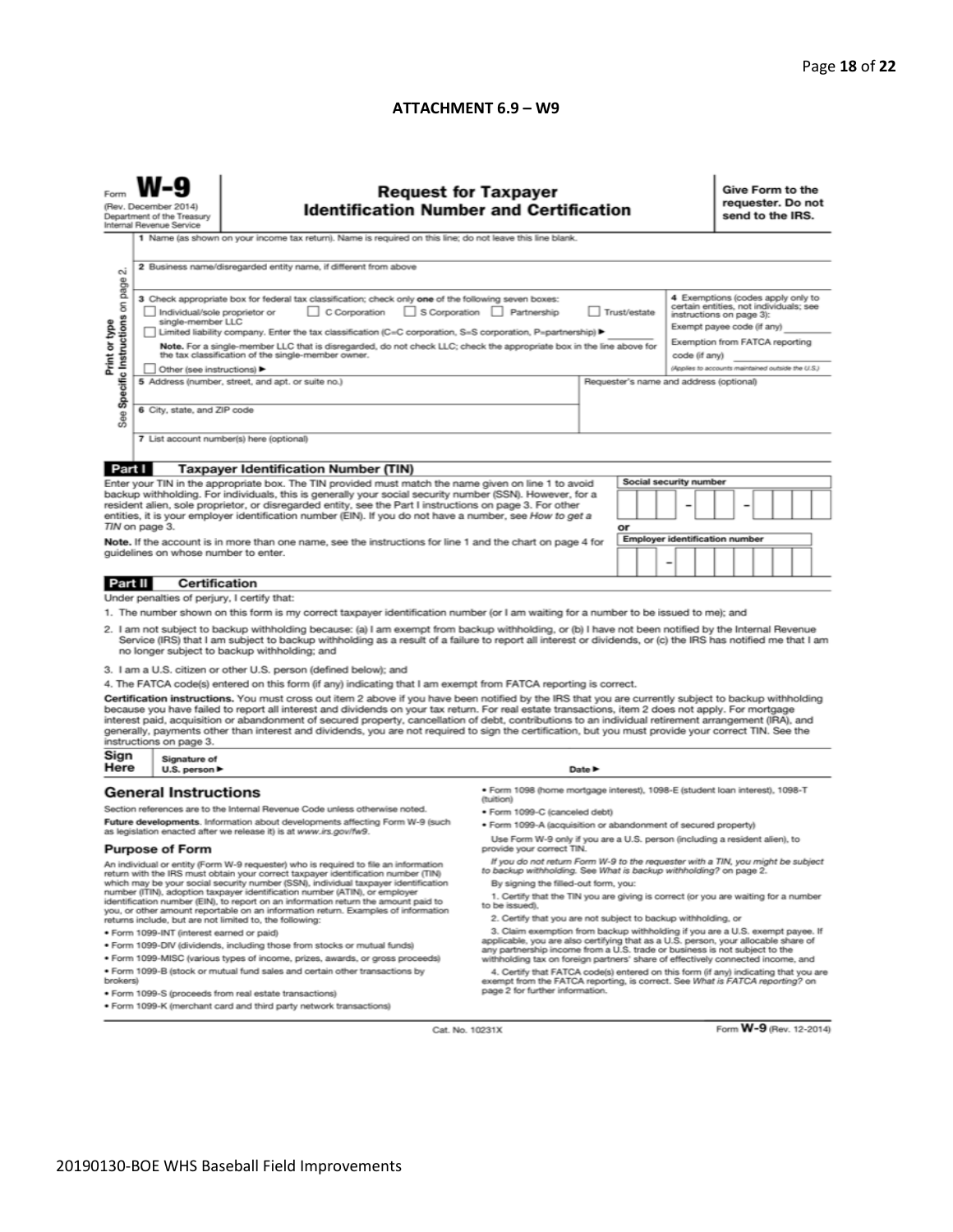#### **ATTACHMENT 6.10 – Standard Terms & Conditions SUMNER COUNTY BOARD OF EDUCATION (SCS)**

#### **1. PREPARATION AND SUBMISSION OF BID.**

- **a.** Failure to examine any drawings**,** specifications, or instructions will be at the proposer's risk. Any deviation from the stated terms, conditions and specifications must be coordinated with and approved in writing by the SCS Purchasing Supervisor.
- **b.** RFP SUBMITTAL / SIGNATURE: Proposal shall give the full name and business address of the bidder. If the proposer is a corporation, the name shall be stated as it is in the corporate charter. Proposals must be signed in ink by the proposer's authorized agent. Unsigned proposals will be rejected. Proposals are to be sealed and the outside of the envelope is to reference the RFP number. The person signing the proposal must show their title, and if requested by the institution, must furnish satisfactory proof of his or her authority to bind his or her company in contract. Proposer understands that by submitting a proposal with an authorized signature, it shall constitute an offer to SCS. Proposals must be typewritten or in ink; otherwise they may not be considered. Purchase orders will be issued to the firm name appearing on the W9. Facsimile responses will not be considered.
- **c.** SCS is not responsible for any costs incurred by any vendor pursuant to the RFP. The vendor shall be responsible for all costs incurred in connection with the preparation and submission of its proposal.
- **d.** All proposers must be in compliance with T.C.A. § 62-6-119 at the time of proposal submission and provide evidence of compliance with the applicable provisions of the chapter before such proposal may be considered.
- **e.** Proposals are to be received in the location designated in the RFP no later than the specified date and time. Late submissions will NOT be opened or considered.
- **f.** No erasures permitted. Errors may be crossed out and corrections printed in ink or typewritten adjacent to error and must be initialed in ink by person signing the proposal.
- **g.** Specifications: Reference to available specifications shall be sufficient to make the terms of the specifications binding on the proposer. The use of the name of a manufacturer, or any special brand or make in describing an item does not restrict the proposer to that manufacturer or specific article, unless specifically stated. Comparable products of other manufacturers will be considered if proof of compatibility is contained in the proposal. Proposers are required to notify SCSs Purchasing Supervisor whenever specifications/procedures are not perceived to be fair and open. The articles on which the proposal is submitted must be equal or superior to that specified. Informative and Descriptive Literature: The proposer must show brand or trade names of the articles proposed, when applicable. It shall be the responsibility of the proposer, including proposer's whose product is referenced, to furnish with the proposer such specifications, catalog pages, brochures or other data as will provide an adequate basis for determining the quality and functional capabilities of the product offered. Failure to provide this data may be considered valid justification for rejection of proposer.
- **h.** Samples: Samples of items when called for, must be furnished free of expense, and if not destroyed will, upon proposer's request within ten (10) days of RFP opening, be returned at the proposer's expense. Each sample must be labeled with the proposer's name, manufacturer's brand name and number, RFP number and item reference.
- **i.** Time of Performance: The number of calendar days in which delivery is to be made after receipt of order shall be stated in the RFP and may be a factor in making an award, price notwithstanding. If no delivery time is stated in the bid, bidder agrees that delivery is to be made within two weeks (10 business days) of order.
- **j.** Transportation and delivery charges should be included in the price and be fully prepaid by the vendor to the destination specified in the RFP. Proposal prices shall include delivery of all items F.O.B. destination.
- **k.** New materials and supplies must be delivered unless otherwise specifically stated in the RFP.
- **l.** Alternate/multiple bids will not be considered unless specifically called for in the RFP.
- **m.** Only proposals submitted on RFP forms furnished by SCS will be considered.
- n. By signing this RFP where indicated, the proposer agrees to strictly abide by all local, state and federal statutes and regulations. The proposer further certifies that this proposer is made without collusion or fraud.
- **o.** Error in Proposal. In case of error in the extension of prices in the proposal, the unit price will govern. Late submissions will NOT be opened or considered. Proposers are cautioned to verify their proposals before submission, as amendments received after the ITB deadline will not be considered. No proposals shall be altered, amended or withdrawn after opening. After proposal opening, a proposer may withdraw a proposal only when there is obvious clerical error such as a misplaced decimal point, or when enforcement of the proposal would impose unconscionable hardship due to an error in the proposal resulting in a quotation substantially below the other proposals received. Proposal withdrawals will be considered only upon written request of the proposer.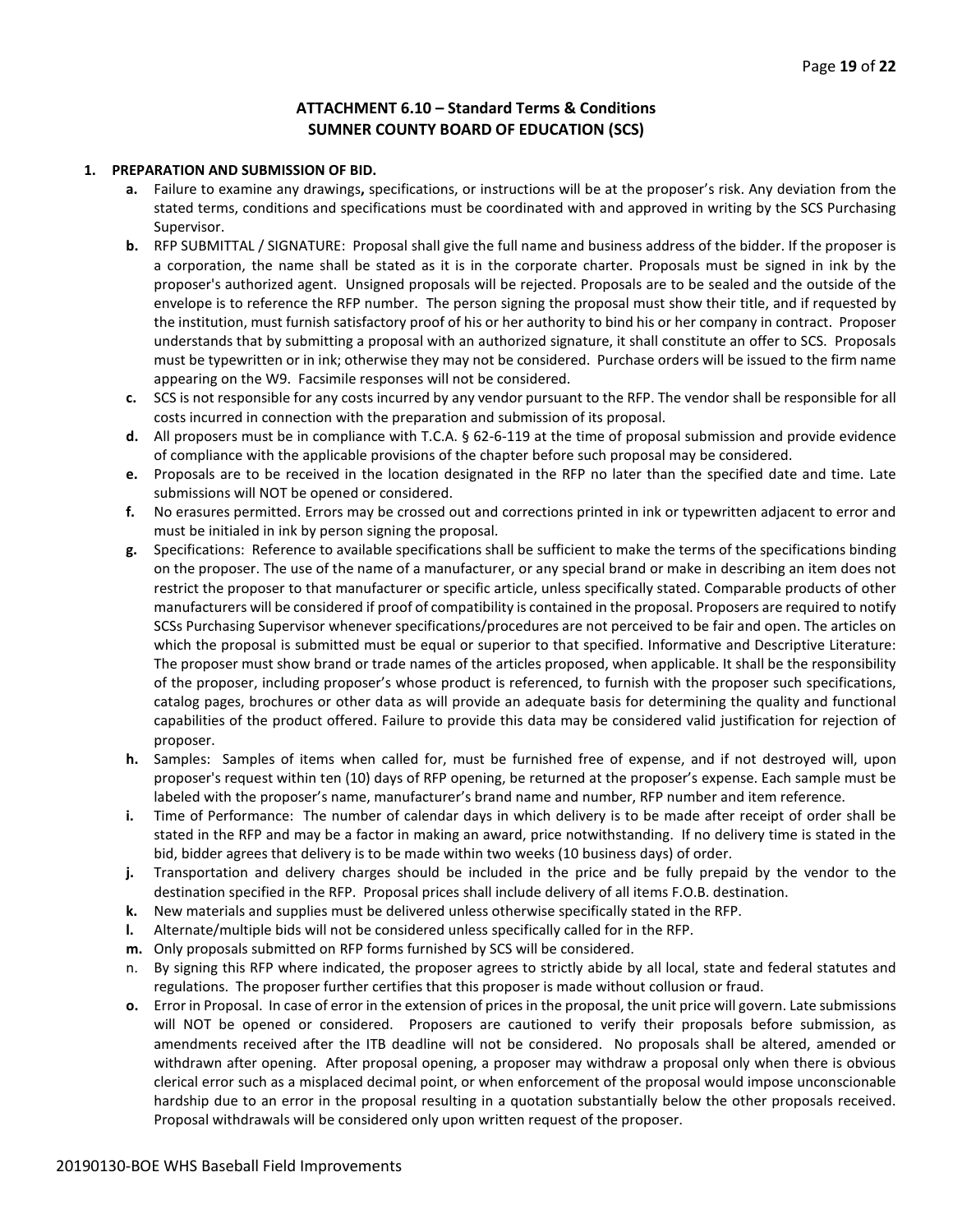- **2. OPEN RECORDS.** In order to comply with the provisions of the Tennessee Open Records Act, all proposals will be publicly opened and are subject to public inspection after the award upon written request. Proposers may be present at ITB opening. Summary information will be posted the SCS website, www.sumnerschools.org under the Invitation to Bid link.
- **3. ACCEPTANCE AND AWARD.** SCS reserves the right to reject any and all proposals and to waive any informality in proposals and, unless otherwise specified by the proposer to accept any item in the proposal. Action to reject all proposals shall be taken for unreasonably high prices, errors in the proposal documents, cessation of need, unavailability of funds, or any other reason approved by SCS.
	- a. Contracts and purchases will be made with the lowest, responsive, responsible, qualified proposer. The quality of the articles to be supplied, their conformity with the specifications, their suitability to the requirements of the Institution, cash discount offered, and the delivery terms will be taken into consideration.
	- b. Any deviation from these stated terms, specifications and conditions must be coordinated with and approved in writing by the Purchasing Supervisor.
	- c. Prices quoted on the response (if any) are to be considered firm and binding until the said equipment, supplies or services are in the possession of SCS.
	- d. SCS reserves the right to order more or less than the quantity listed in the proposal.
	- e. If a proposer fails to state a time within which a proposal must be accepted, it is understood and agreed that SCS shall have ninety (90) days to accept.
	- f. No purchase or contract is authorized or valid until the issuance of a SCS purchase order in accordance with SCS policy. No SCS employee is authorized to purchase equipment, supplies or services prior to the issuance of such a purchase order.
	- g. The contract may not be assigned without written SCS consent.
	- h. If the appropriate space is marked on the ITB, other Institutions (such as State, Local and/or Public Agencies) may purchase off the contract during the same period as SCS.
	- i. The awarded proposer will be required to post a performance and payment bond in the amount of 25% of the contract price if it exceeds \$100,000 as stated by T.C.A. §12-4-201.
	- j. If the project cost is in excess of \$25,000 a performance bond must be secured by the requesting part in an amount equal to the market improvement value.
- **4. PAYMENT**. Payment terms must be specified in the proposal, including any discounts for early payment. Partial payments will not be approved unless justification for such payment can be shown. Terms will be NET 30 days. Payment will not be made until the conditions and specifications of the RFP are inspected and approved as conforming by persons appointed by SCS.
- **5. DEFAULT OF SELECTED VENDOR.** In case of vendor default, SCS may procure the articles or services from other sources and hold the defaulting vendor responsible for any resulting cost. If the awarded vendor violates any terms of their response, the contract, SCS policy or any law, they may be disqualified from proposing for a period of two years for minor violations or longer for major violations. Proposals from disqualified proposers will not be accepted during the period of disqualification.
- **6. INSPECTION OF PURCHASES.** Articles received which are not equivalent will not be accepted and will be picked up by the vendor or returned to vendor, shipping charges collect. SCS shall have a reasonable period in which to inspect and accept or reject materials without liability. If necessity requires SCS to use nonconforming materials, an appropriate reduction in payment may be made.
- **7. TAXES.** SCS is tax exempt; do not include taxes in quotation. Vendors making improvements or additions to or performing repair work on real property for SCS are liable for any applicable sales or use tax on tangible personal property used in connection with the contract or furnished to vendors by the state for use under the contract.
- **8. NONDISCRIMINATION.** SCS is an equal opportunity employer. SCS and bidder agree to comply with Titles VI and VII of the Civil Rights Act of 1964, Title IX of the Education Amendments of 1972, Section 504 of the Rehabilitation Act of 1973, Executive Order 11,246, the Americans with Disabilities Act of 1990 and the related regulations to each. Each party assures that it will not discriminate against any individual including, but not limited to employees or applicants for employment and/or students, because of race, religion, creed, color, sex, age, disability, veteran status or national origin. In the event that any claims should arise with regards to violations of any such local, state or federal law, statues, rule or regulations, the vendor will indemnify and hold SCS harmless for any damages, including court costs or attorney fees, which might be incurred.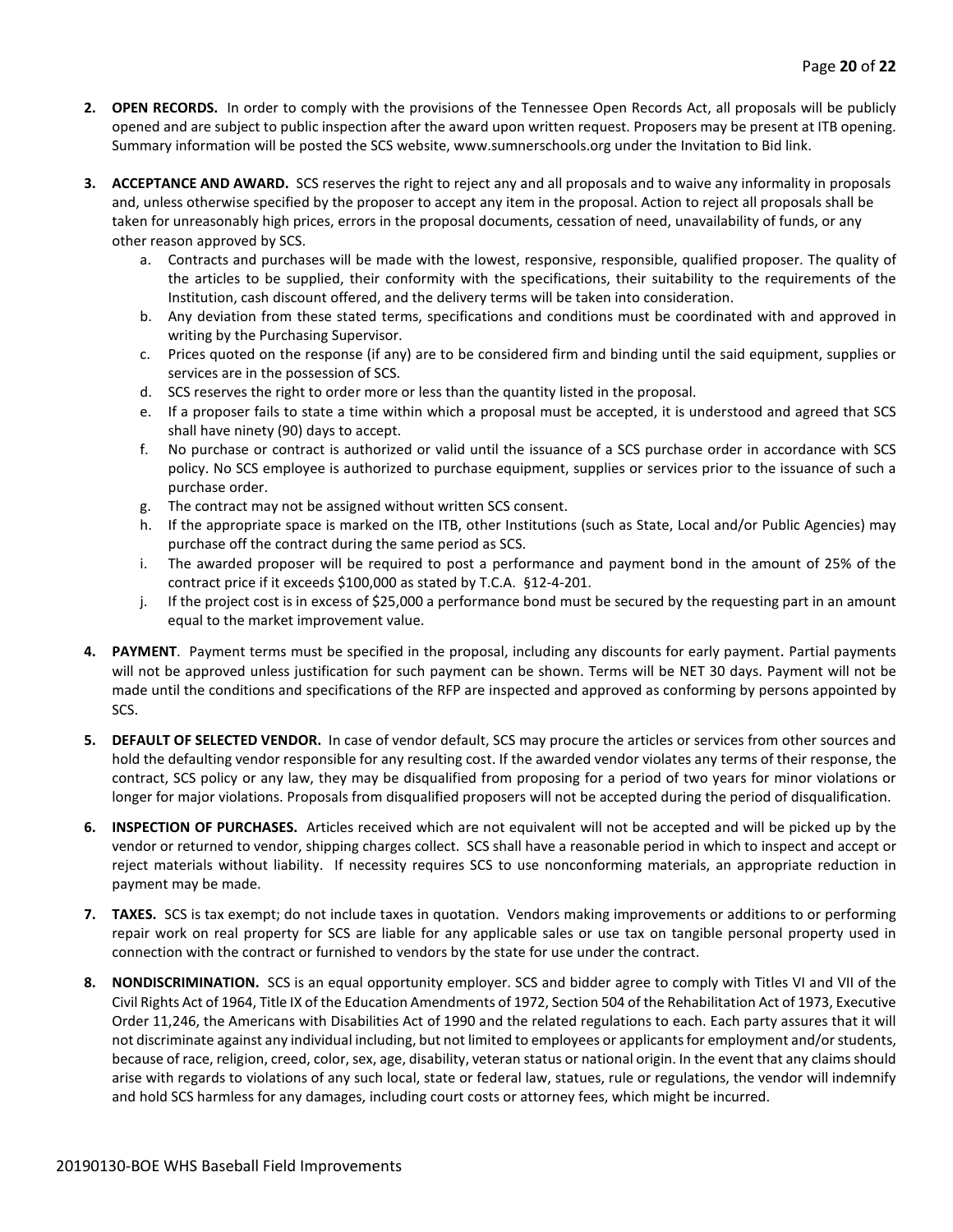- **9. PROHIBITIONS/NO VENDOR CONTRACT FORM.** Acceptance of gifts from vendors is prohibited. T.C.A. §12-4-106. The contract documents for purchase under this RFP shall consist of the successful proposer's bid and SCSs purchase order. **The proposer may request exceptions to terms and conditions and/or request SCS to accept other terms and conditions by means of subsequent documents such as invoices, warranty agreements, license agreements, etc. All subsequent document shall be open to revision for impermissible language. SCS reserves the right to render the proposal unresponsive and subject the proposal to rejection if successful terms cannot be negotiated.**
- **10. PROHIBITION ON HIRING ILLEGAL IMMIGRANTS.** Tennessee Public Chapter No. 878 of 2006, T.C.A. §12-3-309, requires that Contractor attest in writing that Contractor will not knowingly utilize the services of illegal immigrants in the performance of this Contract and will not knowingly utilize the services of any subcontractor, if permitted under this Contract, who will utilize the services of illegal immigrants in the performance of this Contract. The attestation shall be made on the form, Attestation re Personnel Used in Contract Performance ("the Attestation"), which is attached and hereby incorporated by this reference.
- **11. SALES AND USE TAX.** Before the Purchase Order/Contract resulting from this RFP/RFQ is signed, the apparent successful proposer must be registered with the Department of Revenue for the collection of Tennessee sales and use tax as required by T.C.A. §12-3-306.
- **12. ASSIGNMENT.** Neither the vendor nor SCS may assign this agreement without prior written consent of the other party.
- **13. LIABILITIES.** The vendor shall indemnify SCS against liability for any suits, actions or claims of any character arising from or relating to the performance under this agreement by the vendor or its subcontractors. SCS has no obligation for the payment of any judgement or the settlement of any claim made against the vendor or its subcontractors as a result of obligations under this contract.
- **14. APPLICABLE LAW.** Any contract shall be interpreted under the laws and statutes of the State of Tennessee. SCS does not enter into contracts which provide for mediation or arbitration. Any action arising from any contract made from this RFP shall be brought in the state courts in Sumner County, TN or in the United States Federal District Court for the Middle District of Tennessee.

Additionally, it is a violation of state statutes to purchase materials, supplies, services or any other item from a vendor that is a commissioner, official, employee or board member that has any financial or beneficial interest in such transaction, T.C.A. §12-4-101.

- **15. FUNDS**. The Proposer understands and accepts the non-appropriation of funds provision of SCS.
- **16. DATA PRIVACY AND SECURITY**. Personal Information (PI) includes but is not limited to that information protected by HIPAA, the HITECH Act, FERPA, or Gramm-Leach-Bliley) or such information which would allow a third party to gain access to the personal, medical or financial records of any of any party. Vendor represents and warrants that its collection, access, use, storage, disposal and disclosure of PI complies with all applicable federal and state privacy and data protection laws. Vendor represents and warrants that Vendor will maintain compliance with the SSAE 16 standard, and shall undertake any audits and risk assessments Vendor deems necessary to maintain compliance with SSAE16. If PI provided by SCS to Vendor is subject to FERPA. Vendor agrees that in its handling of FERPA data it will perform as a school official as that term is defined by FERPA regulations. Vendor acknowledges that its improper disclosure or re-disclosure of PI covered by FERPA may, under certain circumstances, result in Vendor's exclusion from eligibility to contract with SCS for at least five (5) years. Vendor shall provide SCS with the name and contact information for an employee of Vendor who shall serve as SCS's primary security contact and shall be available to assist Customer twenty-four (24) hours per day, seven (7) days per week as a contact in resolving obligations associated with any security incident in which it is reasonably suspected that there has been a breach of information security. Vendor shall immediately mitigate or resolve any Security Incident, at Vendor's expense and in accordance with applicable privacy rights, laws, regulations and standards. Vendor shall reimburse SCS for actual costs incurred by SCS in responding to, and mitigating damages caused by, any Security Incident, including all costs of notice and/or remediation incurred under applicable law as a result of the Security Incident.
- **17. IRAN DIVESTMENT ACT.** By submission of this proposal, each proposer and each person signing on behalf of any proposer certified, and in the case of a joint proposal, each party thereto certifies as to its own organization, under penalty of perjury, that to the best of its knowledge and belief that each proposer is not on the list created pursuant to T.C.A. §12-12- 106.

#### 20190130-BOE WHS Baseball Field Improvements